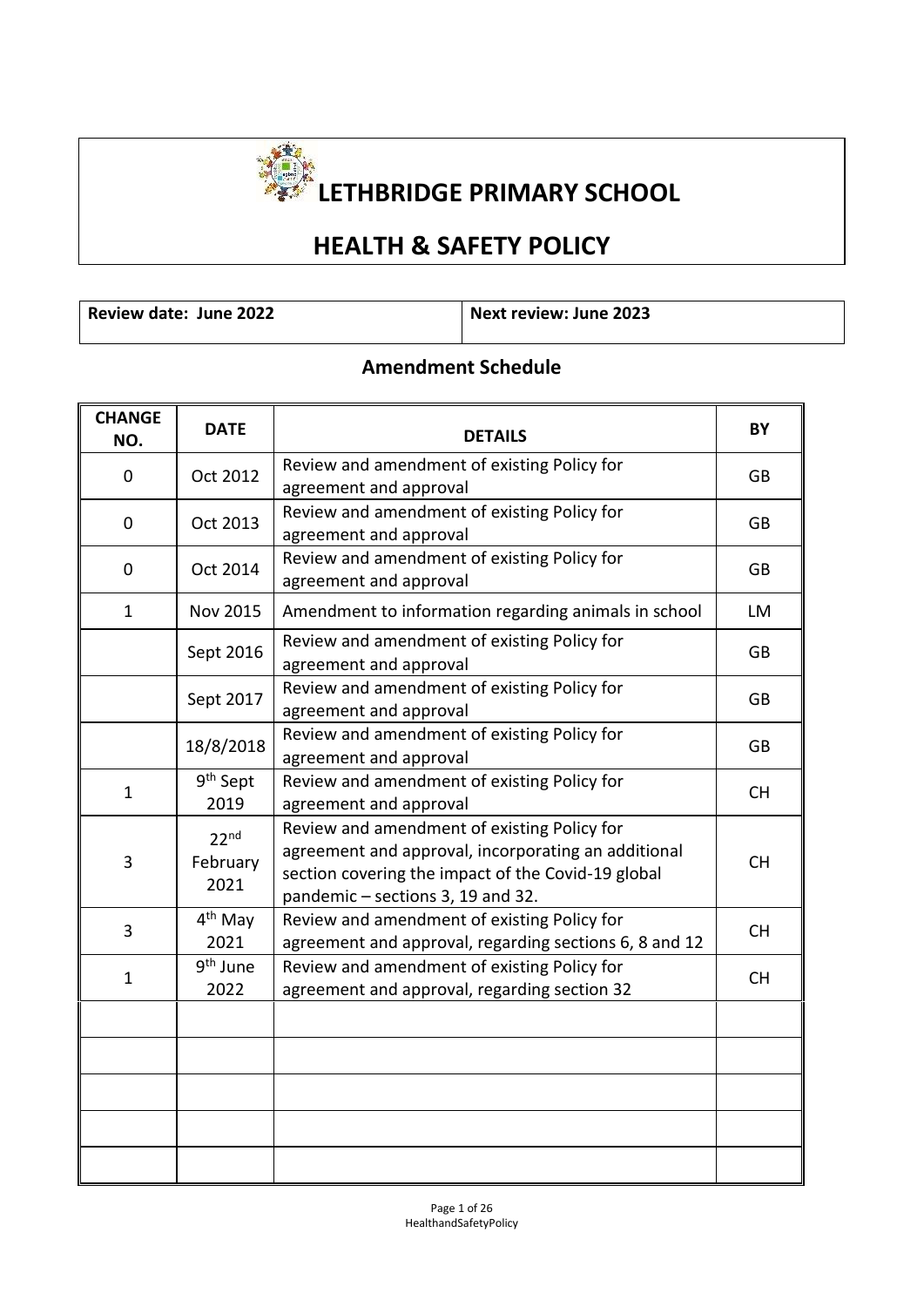| <b>CHANGE</b><br>NO. | <b>DATE</b> | <b>DETAILS</b> | BY |
|----------------------|-------------|----------------|----|
|                      |             |                |    |
|                      |             |                |    |
|                      |             |                |    |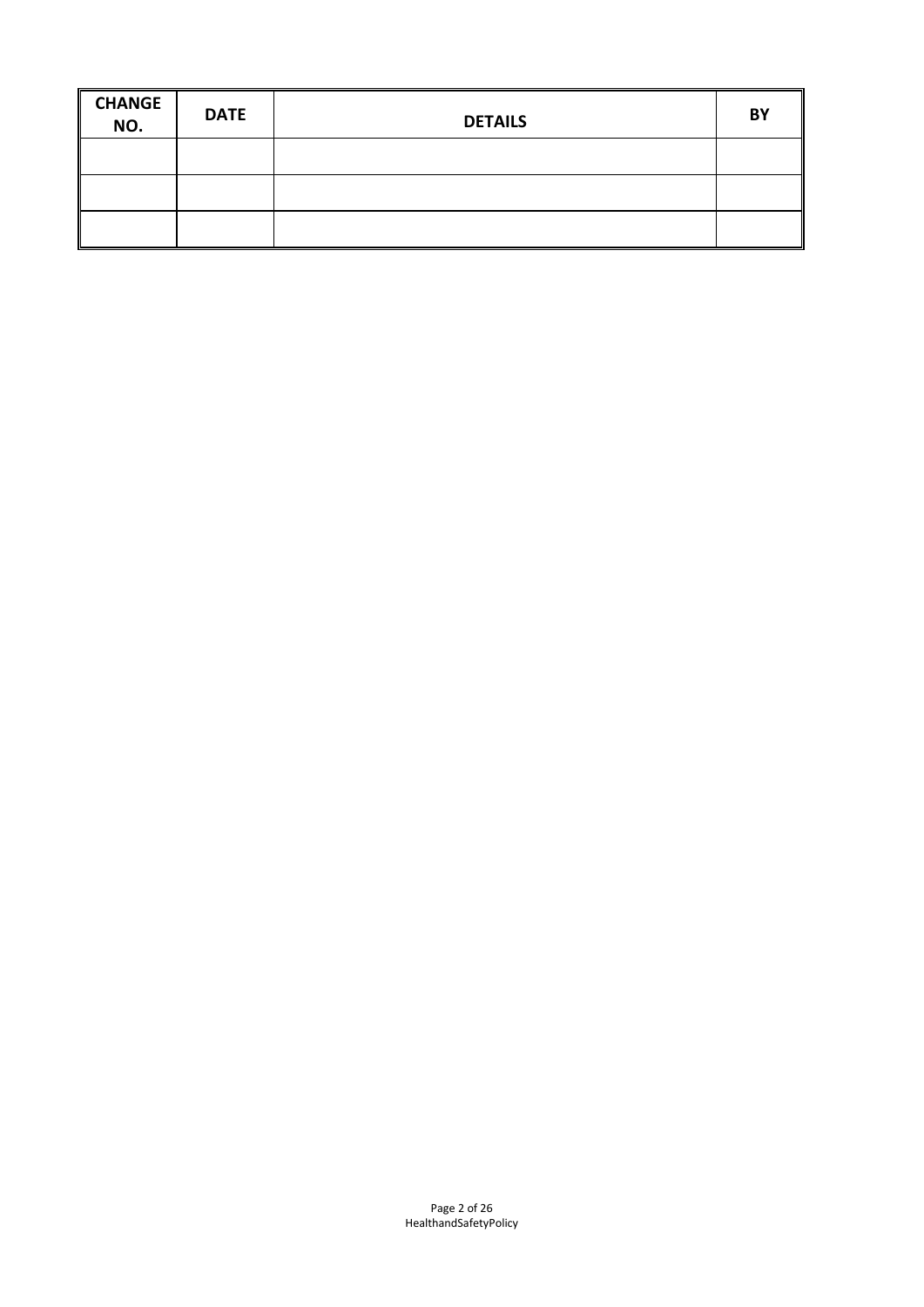### **Health and Safety Policy Acknowledgement Sheet**

(All staff to be instructed in this document layout and content)

I declare that I have read and understood this Health and Safety Policy.

I am aware of my duties and responsibilities contained within, and agree to abide by any relevant legislation, guidance and school procedures that apply to the undertakings within my work activities/employment.

I agree not to carry out any activities I have not been trained in, or that are not part of my job role or delegated responsibilities.

I also agree to bring to the attention of the Headteacher any hazards, discrepancies or shortfalls in the school's health and safety arrangements I am, or become, aware of.

Signature...................................................................................................................

Print Name................................................................................................................

Date...........................................................................................................................

Please return this page to the School Admin Officer.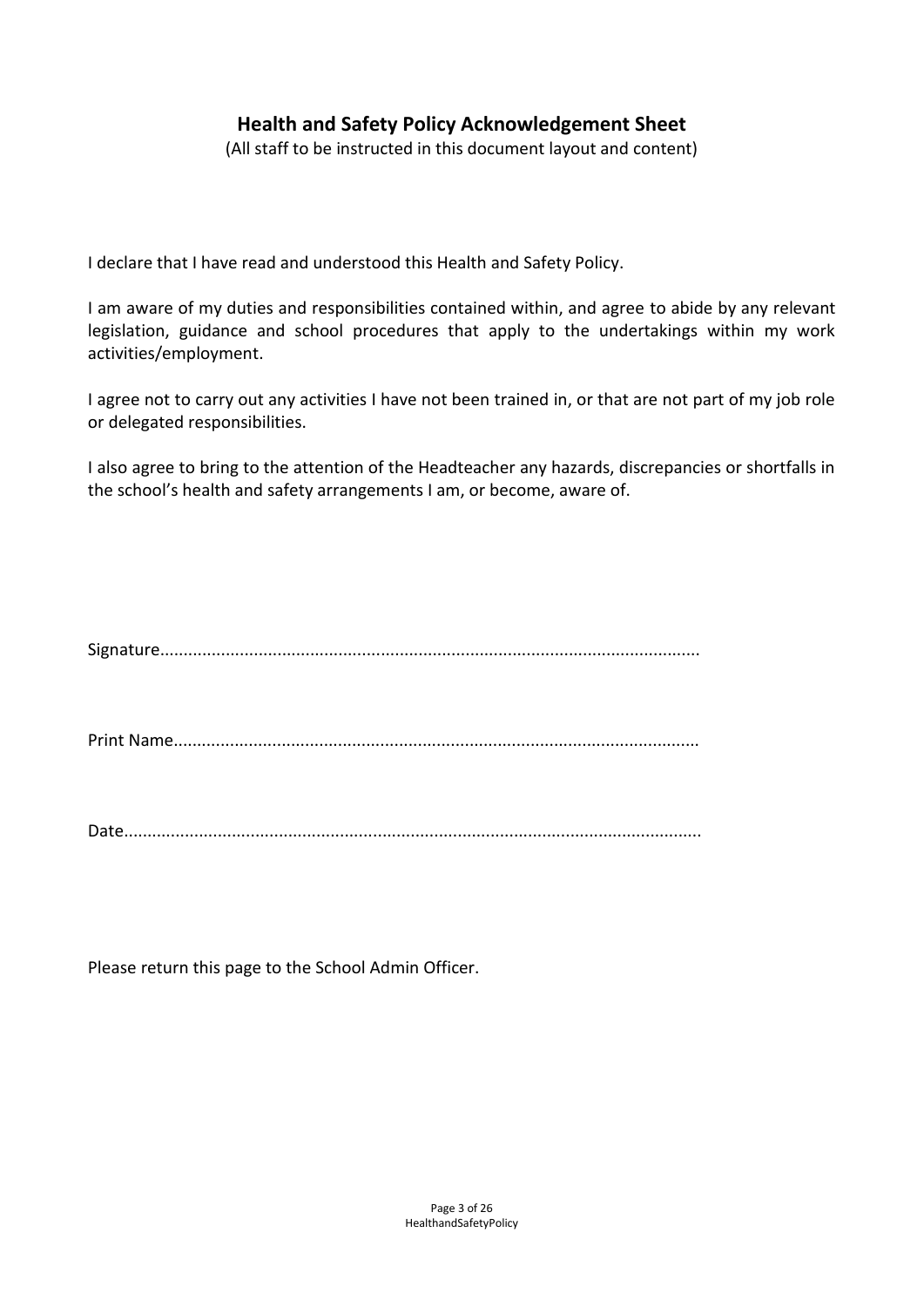|                          | <b>Contents:</b>                                            | Page No: |
|--------------------------|-------------------------------------------------------------|----------|
| <b>Policy Statement</b>  | 4                                                           |          |
| Roles & Responsibilities | $5 - 12$                                                    |          |
|                          | <b>Arrangements and Procedures to ensure policy is met:</b> |          |
| 1.                       | <b>Administration of Medicine</b>                           | 12       |
| 2.                       | <b>Accident Reporting</b>                                   | 13       |
| 3.                       | Animals in School                                           | 14       |
| 4.                       | Auditing of Safety System                                   | 14       |
| 5.                       | Blood, avoiding contamination                               | 14       |
| 6.                       | <b>Chemical Safety</b>                                      | 15       |
| 7.                       | <b>Contractors on Site</b>                                  | 15       |
| 8.                       | <b>Electrical Safety</b>                                    | 16       |
| 9.                       | <b>Fire Safety</b>                                          | 16       |
| 10.                      | First Aid (including defibrillator)                         | 17       |
| 11.                      | Flammables                                                  | 17       |
| 12.                      | Inspections                                                 | 18       |
| 13.                      | Ladders and Stepladders                                     | 18       |
| 14.                      | Lone Working Guidelines                                     | 18       |
| 15.                      | <b>Manual Handling</b>                                      | 18       |
| 16.                      | <b>Office Safety</b>                                        | 19       |
| 17.                      | <b>Off Site Visits</b>                                      | 19       |
| 18.                      | New and Expectant Mothers                                   | 20       |
| 19.                      | <b>Risk Assessments</b>                                     | 20       |
| 20.                      | <b>Safety Training</b>                                      | 20       |
| 21.                      | Security                                                    | 21       |
| 22.                      | Smoking                                                     | 21       |
| 23.                      | Transport                                                   | 21       |
| 24.                      | Alcohol and Drug Abuse                                      | 22       |
| 25.                      | <b>Staff Wellbeing</b>                                      | 22       |
| 26.                      | Housekeeping                                                | 22       |
| 27.                      | Violence at Work                                            | 23       |
| 28.                      | <b>Work Experience Placements</b>                           | 23       |
| 29.                      | Asbestos                                                    | 23       |
| 30.                      | Legionella                                                  | 23       |
| 31.                      | Monitoring and Review of Health and Safety                  | 24       |
| 32.                      | Covid-19 global pandemic risk assessments                   | 24       |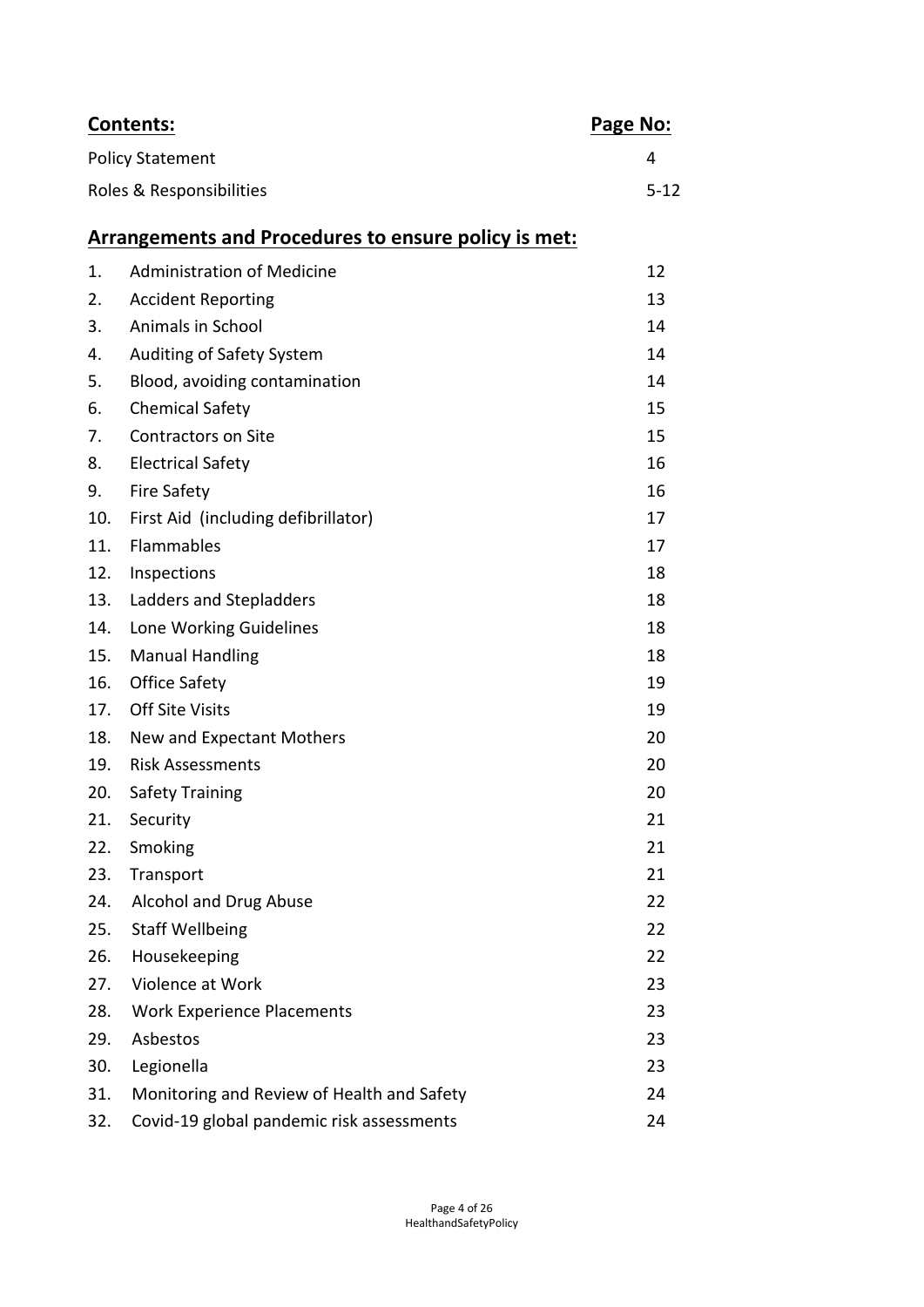# **STATEMENT OF GENERAL POLICY**

The Headteacher and Governors of Lethbridge Primary School believe that the health and safety of persons within the school is of paramount importance. It is our intention to prevent accidents and occupational ill health and where possible eliminate hazards in the workplace.

It is the intent of the Headteacher and Governors of the school to ensure that a safe and healthy workplace is provided and maintained for all our employees. This will include the provision of safe systems of work, safe plant and equipment and a safe access and egress to the premises. We will ensure that adequate information, instruction, training and supervision are provided to ensure that staff can carry out their work safely.

The Headteacher and Governors will ensure that others who are affected by our activities are not subjected to risks to their health and safety. This will include pupils, visitors, parents, volunteers and contractors.

These responsibilities will be achieved by the establishment of an effective health and safety management system within the school. This will involve the implementation of arrangements for the effective planning, organisation, control, monitoring and review of preventative and protective measures.

The Headteacher and Governors will ensure that adequate resources are identified and provided for health and safety.

We believe that health and safety standards will be maintained only with the co-operation of all staff, pupils and visitors to the school. We expect all staff to co-operate fully with this policy. In addition we will ensure that all pupils, visitors and contractors are provided with the information they require to enable them to comply with this policy.

It is the intention of the Headteacher and Governors that procedures to ensure relevant health and safety issues are embedded within the curriculum at all levels where appropriate.

This statement together with the health and safety policy will be communicated to all members of staff via the school's regular training sessions, via email and through induction training for new staff, which is duly signed (see page 2). A copy of the policy is available on the Q drive accessible for all staff, as well as receiving a copy via email.

The effectiveness of the policy will be regularly monitored to ensure that health and safety arrangements are being implemented and that the people named in the policy are carrying out their duties.

The policy will be reviewed annually and revised where necessary.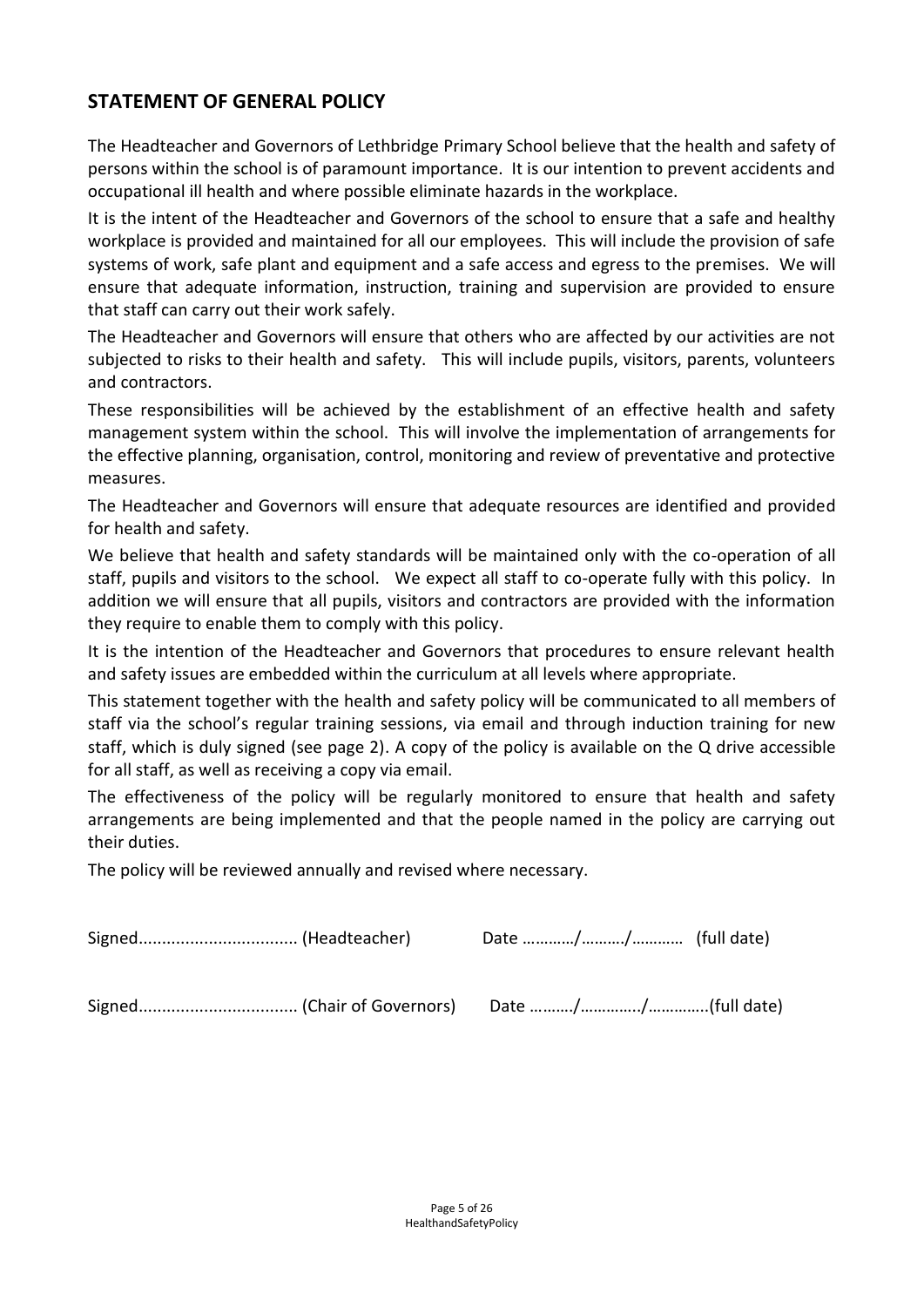#### **Responsibilities**

#### **Organisation within the School to meet the requirements itemised under the General Policy Statement.**

Ultimately the responsibility for all School organisation and activity rests by definition, with the Headteacher. However all staff have a responsibility towards safety with the specific lines of delegation being set out as shown below.

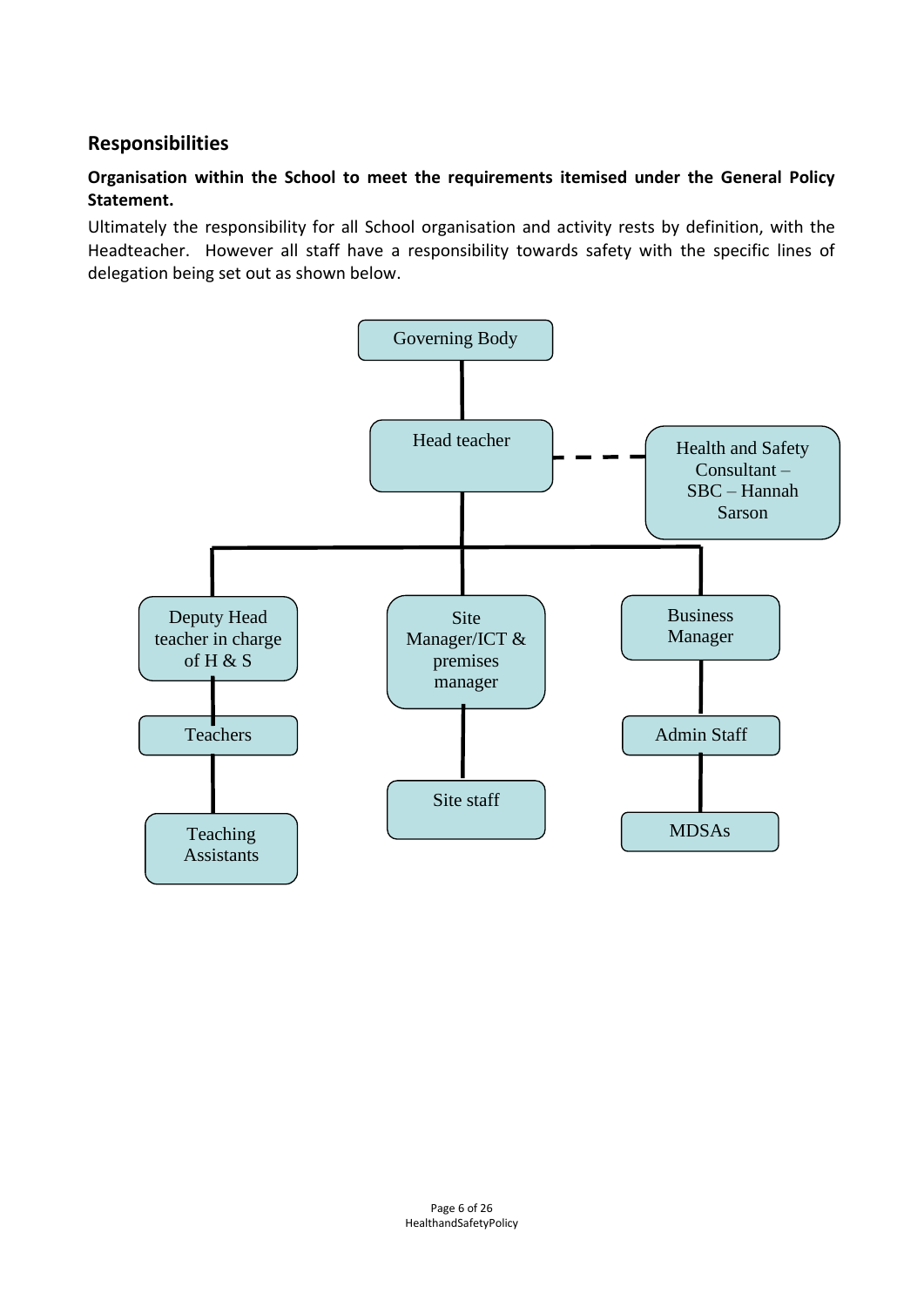# **ROLES AND RESPONSIBILITIES**

### **1.1 Governing Body**

In the discharge of its duty the Governing Body, in consultation with the Head Teacher will:

- 1. Make itself familiar with the School's Health and Safety policy.
- 2. Ensure that the policy contains rigorous and comprehensive systems for active monitoring (auditing health and safety management systems, inspections, risk assessments) and reactive monitoring (accident/incident investigation) and rectifying identified faults within the School
- 3. Ensure there is adequate provision both in staffing, facilities and resources to allow the school to meet both its legal and moral obligations with respect to health, safety and welfare
- 4. Receive updates on health and safety at each meeting from the Head Teacher/Deputy Head Teacher and/or ICT & premises manager/Business Manager in order to enable the Governing Body to monitor the adequacy of arrangements and take any action necessary
- 5. To consider information, statistics and reports relating to health, safety and welfare matters
- 6. To consider and make recommendations regarding individual health and safety issues which have not been resolved at management level
- 7. Annually or in response to a major incident, assess the effectiveness of this policy by development, implementation and suitable revision.
- 8. The Link Governor will annually, by means of a physical inspection of the school in conjunction with the Deputy Head, evaluate all risks relating to the premises, school activities and events. This check will also include asking specific questions of senior school management to ensure compliance.
- 9. In particular the Governing Body undertakes to provide:
	- 1. A safe environment for staff and pupils to work, including a safe means of entry and exits to the premises.
	- 2. Plant equipment and systems of work that are safe.
	- 3. Safe arrangements for the handling, storage and transport of articles and substances.
	- 4. Adequate welfare facilities as outlined in this policy.
	- 5. Suitable training and instructions as required for governors, staff and pupils in Health and Safety, as deemed necessary dependent on the roles and duties to be performed.

### **1.2 Head Teacher**

The Head Teacher retains overall responsibility for ensuring the health, safety and welfare of all the employees and the health and safety of pupils, visitors and contractors. The following duties normally are handled by the Head Teacher but can also be delegated to the Deputy Head Teacher or other suitable staff:

- 1. provide liaison with any Inspectors: Local Authority, Department for Children, Schools and Families (DCFS) (previously DfES) and HSE with regard to safety aspects
- 2. budget for safety and health matters
- 3. review the Health and Safety Policy annually and when significant changes occur within the organisation of the school
- 4. develop, introduce, maintain and review safety management procedures to ensure the school complies with legislative requirements and good industry practice e.g. risk assessments including fire, display screen equipment and manual handling
- 5. nominate specific staff with designated safety roles, e.g. School Business Manager, Site Manager, throughout the school
- 6. ensure that routine maintenance checks and inspections required by legislation of fixed service equipment, i.e. boilers, pressure vessels etc. are undertaken;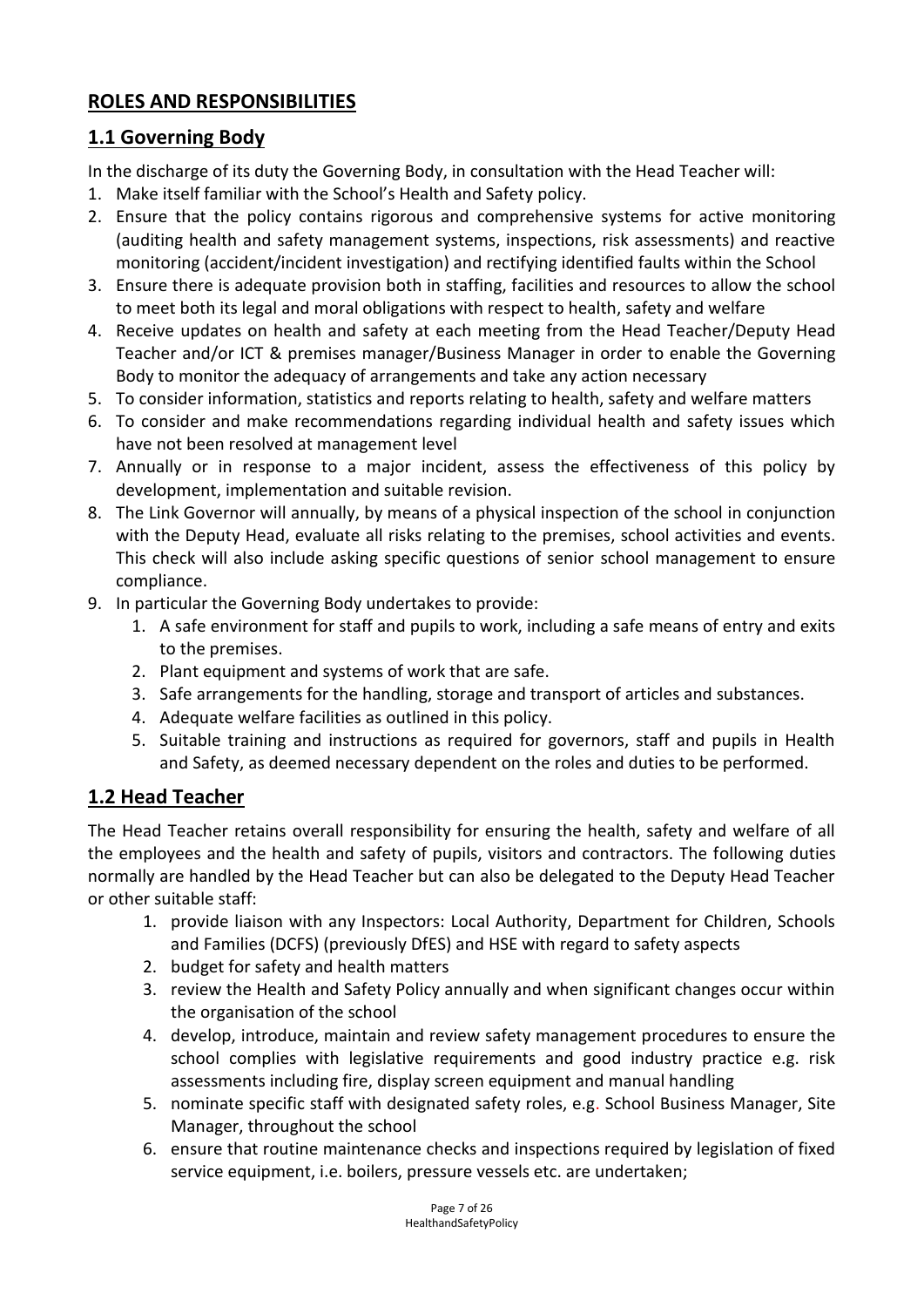- 7. ensure the provision and maintenance of all 'fire' equipment, including the preparation and review of the Fire Risk Assessment
- 8. ensure health and safety issues associated with major building projects are complied with
- 9. ensure that injuries, diseases and dangerous occurrences as classified under RIDDOR, are reported to the enforcing authority and to monitor incidents to identify methods of reducing accidents
- 10. to ensure the necessary records are maintained relating to accidents associated with the work of the school
- 11. ensure safety procedures are developed and adhered to for operations carried out within the School by her staff and by outside contractors under her control
- 12. ensure that health and safety is considered as an integral part of teaching
- 13. instigate appropriate disciplinary action where it is shown that staff have ignored or shown a disregard for health and safety matters outlined within the Safety Policy, School Codes of Practice or health and safety legislation
- 14. ensure that premises safety inspections are carried out at specified intervals, they are recorded and that necessary remedial action is carried out
- 15. ensure that health and safety is taken into account when considering any proposed or impending changes, e.g. building works, room allocation or usage, etc
- 16. ensure that emergency procedures and fire evacuation practices are in place within the school
- 17. investigate and advise on hazards and precautions
- 18. have a general oversight of health, safety and first aid matters
- 19. monitor the general safety programme
- 20. publicise safety matters
- 21. ensure all full and part-time staff receive appropriate health and safety training at induction which must include emergency arrangements (i.e. first aid, fire and accident reporting), and specific sections of the Health and Safety Policy are discussed to ensure that new members of staff are aware of their responsibilities and any restricted tasks and activities
- 22. monitor student health records prior to entry and to report/advise on illnesses that need to be brought to the attention of specific staff (e.g. epilepsy)
- 23. ensure adequate numbers of staff are provided with appropriate training so that they may support the following management arrangements:
- First aid
- Fire and emergency evacuation
- Risk assessments, including fire, display screen equipment, manual handling, substances and general risk assessments

#### **1.3 School Business Manager and Deputy Heads**

The SBM (CM) and DH (CH) are responsible for the liaison of health and safety management throughout the School. Additionally, they will:

- a. make an annual report, in conjunction with the Site and ICT & Premises Managers on health and safety matters to the Headteacher and the Governing Body
- b. assist with inspections and safety audits
- c. investigate and advise on hazards and precautions
- d. develop and establish emergency procedures, and organise fire evacuation practices within the school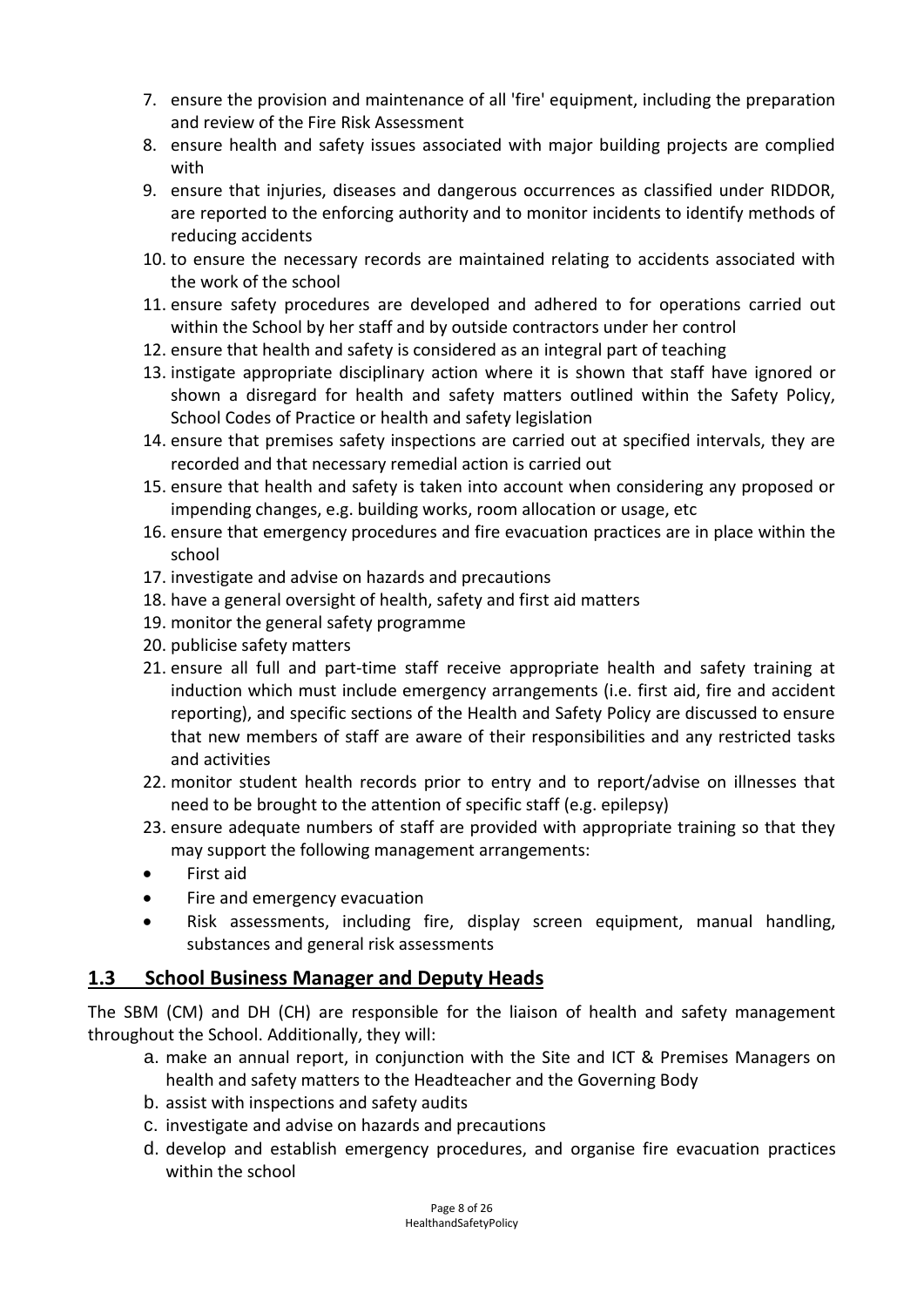- e. monitor the general safety programme on behalf of the Headteacher
- f. make recommendations to the Headteacher for matters requiring immediate attention, e.g. changes to legislation or outcomes from premises safety inspections
- g. make recommendations to the Headteacher on matters of safety policy in compliance with new and modified legislation
- h. publicise safety matters
- i. liaise with outside bodies concerned with health and safety e.g. Corporate Health and Safety team, Health and Safety Consultant
- j. monitor accidents to identify trends and introduce methods of reducing accidents
- k. ensure the necessary records are maintained relating to accidents associated with the work of the school
- l. Send out medical alert reminders to parents regarding any medication that needs to be kept in school for children, and compile a school list to be held by staff. Supply staff are asked to read any relevant information which will be found at the front of the class register.
- m.keep records of hazards identified on site by staff and the remedial action taken and when
- n. ensure all accidents within the area of responsibility are recorded in line with the school policy

### **1.4 Teachers**

Teachers are responsible to the Deputy Headteachers for the immediate safety of the pupils in their classroom. Nominated teachers are responsible for their own classroom and associated equipment and as such it is their responsibility to ensure that it is maintained to a high standard with respect to health and safety issues. Additionally, each teacher will:

- a. follow safe working procedures personally
- b. give adequate safety information regarding the activity being undertaken prior to the activity commencing and during the activity as and when required
- c. ensure that special working procedures, protective clothing and equipment, etc are provided and used where necessary
- d. ensure that clear instructions and warnings are given to pupils verbally as often as necessary
- e. ensure that the classroom and other areas are tidy and good housekeeping procedures are followed
- f. undertake a visual inspection of equipment prior to use
- g. report defects where necessary email the Site Manager directly to [helpdesk@lethbridgeprimary.co.uk,](mailto:helpdesk@lethbridgeprimary.co.uk) attention Kevin
- h. ensure all accidents, incidents and near misses within the area of responsibility are recorded in line with the school policy
- i. read emails received from Health and Safety as soon as possible and respond as necessary

### **1.5 Teaching Assistants**

The teaching assistant is immediately responsible to the Teacher they report to. Additionally, the teaching assistants will:

- a. follow safe working procedures personally
- b. be familiar with the general and particular safety rules that apply to their area of work
- c. ensure that the classroom and other areas are tidy and good housekeeping procedures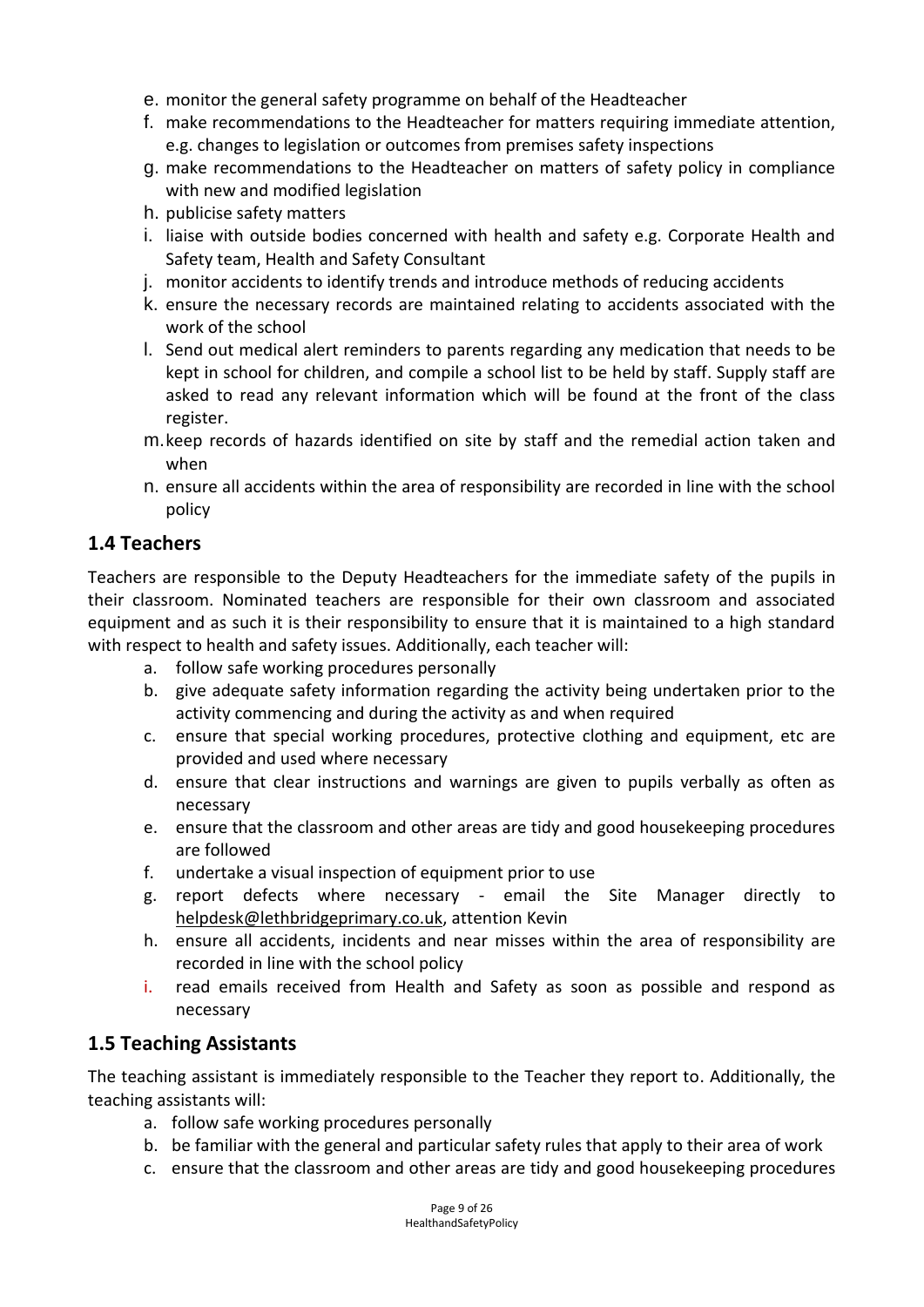are followed

- d. undertake a visual inspection of equipment prior to use
- e. report defects to the teacher they report to, or preferably email the Site Manager directly to [helpdesk@lethbridgeprimary.co.uk,](mailto:helpdesk@lethbridgeprimary.co.uk) attention Kevin
- f. ensure all accidents, incidents and near misses within the area of responsibility are recorded in line with the school policy
- g. read emails received from Health and Safety as soon as possible and respond as necessary

# **1.6 First Aid Trained Personnel (see our First Aid Policy for further details)**

First Aiders are responsible for supporting health and welfare issues within the School and in particular:

- a. to be responsible for attending to and monitoring student or visitor illness/injury and to refer students to their own doctor or hospital as appropriate
- b. to maintain school medical equipment
- c. to monitor student health records prior to entry and to report/advise the Headteacher of illnesses that need to be brought to the attention of specific staff (e.g. epilepsy)
- d. to assist in the monitoring of first aid equipment and boxes on School site
- e. to assist in the development of health promotion activities at the School
- f. to ensure the necessary records are maintained relating to accidents associated with the work of the school
- g. organise first aid cover at lunchtime

#### **1.7 Site Manager**

The Site Manager will:

- a. report on health and safety matters with respect to the School buildings and grounds
- b. ensure safety procedures are developed and adhered to for operations carried out within the School by his staff and by outside contractors under his control
- c. be responsible for the provision and maintenance of all 'fire' equipment and assist in the review of the Fire Risk Assessment
- d. ensure that routine maintenance checks and inspections required by legislation of fixed service equipment, i.e. boilers, pressure vessels etc. are undertaken
- e. undertake premises safety inspections and keep records of any faults identified
- f. attend to defect reports and recommendations from the Headteacher, staff, Safety Representative and School Business Manager
- g. ensure that all portable electrical equipment is tested on an annual basis
- h. ensure all accidents within the area of responsibility are recorded in line with the school policy
- i. ensure equipment, including personal protection equipment is maintained in a safe condition and that substances hazardous to health are stored in a safe place
- j. ensure that he is familiar with the school's Health and Safety Policy
- k. conduct a termly health and safety inspection with the Headteacher and Health and Safety Governor
- l. conduct a half-termly site check with the Headteacher or Deputy Head in charge of health and safety
- m. meet with the School Business Manager on a weekly basis to manage site issues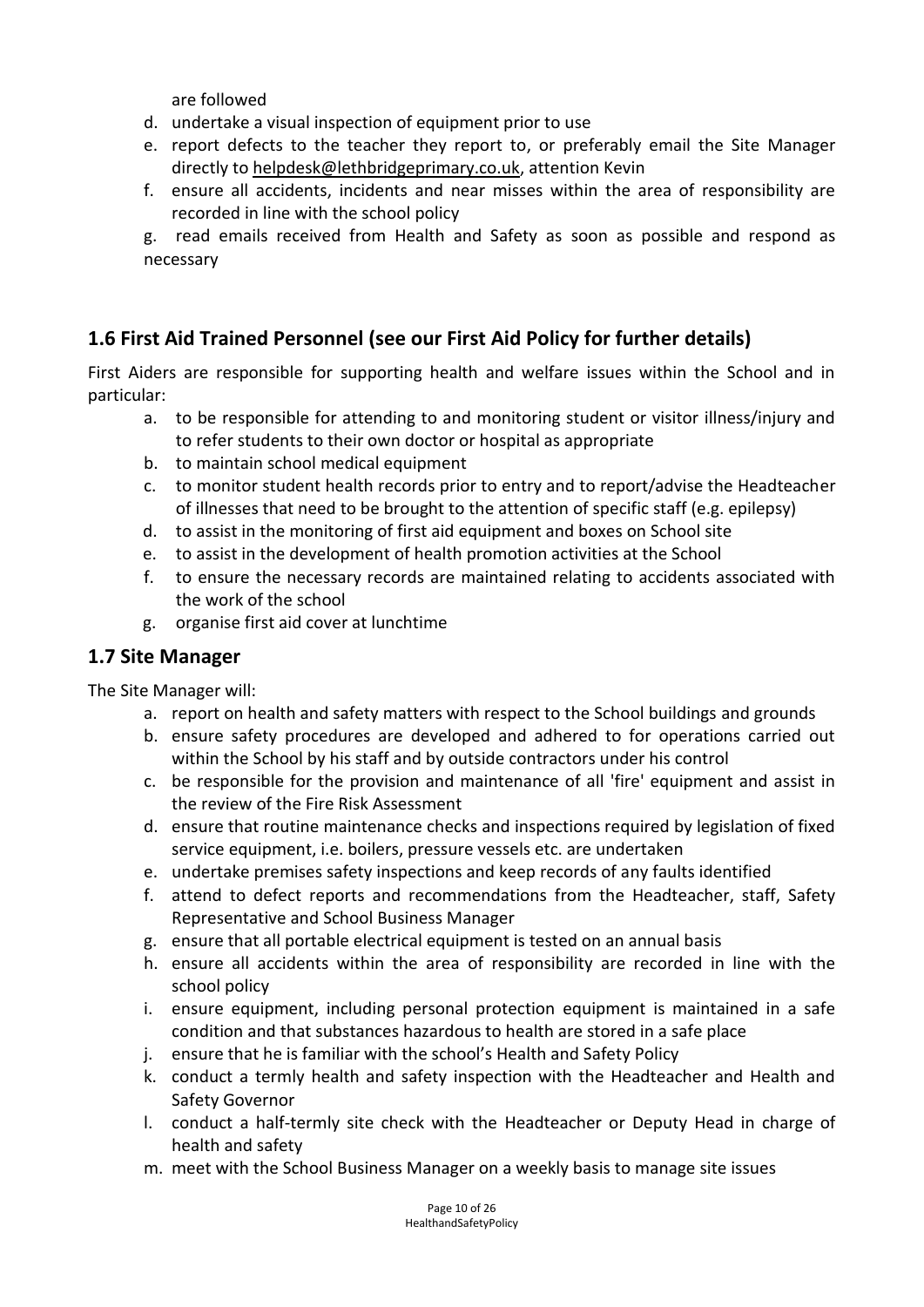- n. ensure that all cleaning staff are aware of any implications of the Health and Safety Policy as it affects their work activities e.g. storage arrangements for materials, equipment, substances etc
- o. report to the Headteacher or School Business Manager defects and hazards that are brought to his notice
- p. ensure that everything received from suppliers (for direct school use), machinery, equipment, substances etc. is accompanied by adequate information and instruction prior to use
- q. inspect, check, test and record, as appropriate at defined intervals, the fire alarm, fire extinguishers, fire doors, evacuation routes, emergency lighting, fixed play equipment and water temperatures
- r. inform the Headteacher whenever contractors are due to enter the school to undertake maintenance, service or works contracts
- s. maintain a record of hazardous substances used for cleaning and similar purposes

### **1.8 Health and Safety Consultant**

Prepare and review the Health and Safety Policy, Fire Risk Assessment and general risk assessments.

Carry out an annual health and safety audit of the school, to include a walkthrough of the premises and the provision of a report to include an action plan for improvement.

To provide advice on the following:

- a. Legal requirements affecting health, safety and welfare
- b. Personal protective clothing and equipment
- c. Working methods, equipment or materials, which could reduce risks

### **1.9 Safety Representatives (where appointed)**

Trade unions can appoint safety representatives who are legally entitled to inspect premises, investigate accidents and undertake safety training.

The trade union safety representative will consult the Headteacher on any relevant health and safety matters.

In accordance with the Safety Representatives and Safety Committee Regulations the safety representatives will, where appointed:

- a. represent the employees in consultation with the employer and with his/her representative; investigate potential hazards and dangerous occurrences at the workplace and examine the causes of accidents at the workplace
- b. investigate complaints by any employee he/she represents relating to health and safety and welfare at work
- c. represent employees in consultations with inspectors of the Health and Safety Executive and of any other enforcing authority
- d. receive information from Enforcement Inspectors
- e. attend meetings of safety committees to which he/she is elected
- f. inspect the workplace if they have given the employer or his/her representative reasonable notice in writing of their intention to do so and have not inspected it in the previous three months. He/she may carry out additional inspections where there are substantial changes in work conditions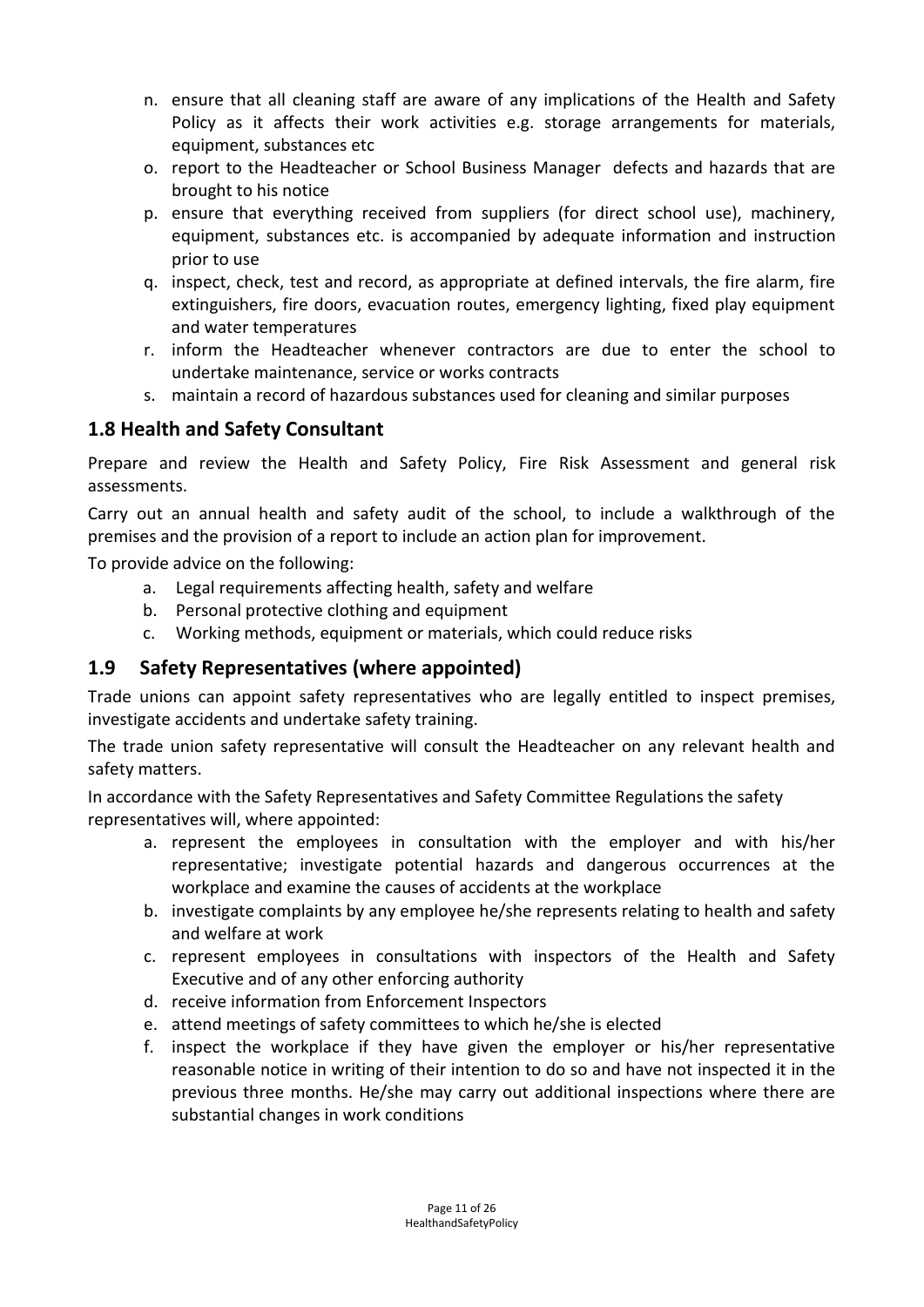# **1.10 Staff Liaising with Contractors**

Staff liaising with contractors carrying out work at the School should bear in mind that they have a responsibility to take appropriate action if they observe the contractor or his employees using any working practice or item of equipment which the member of staff considers to be dangerous or potentially dangerous. Such action could include reporting the matter to the Admin Officer and/or Site Manager for them to rectify or, failing that, reporting to the Headteacher.

Staff must ensure that any contractor arriving at site, reports to Reception and a nominated person ensures that the contractors are informed of any hazards on the school site e.g. asbestos. Approval must also be gained by the contractor to start work. Only those staff nominated by the Headteacher to liaise with the contractors must undertake this activity.

### **1.11 All employees**

All employees are responsible for his or her personal safety and that of other persons in the School by the proper observation of School rules and procedures (e.g. by ensuring visitors report to the Reception Area on arrival at the school.)

Staff are reminded of the general duty imposed by the Health and Safety at Work etc. Act 1974 within Sections 7 and 8:

*'It shall be the duty of every employee while at work*

- *a) to take reasonable care for the health and safety of himself and other persons who may be affected by his acts or omissions at work, and,*
- *b) as regards any duty or requirement imposed on his employer or any other person by or under any of the relevant statutory provisions, to co-operate with him so far as is necessary to enable that duty or requirement to be performed or complied with.'*

 *'No person shall intentionally or recklessly interfere with or misuse anything provided in the interests of health, safety or welfare in pursuance of any of the relevant statutory provisions'*

#### **Whenever an employee is aware of any possible deficiencies in the School's Health and Safety arrangements, they must draw these to the attention of the Headteacher**

Please note the following:

- a. It must be realised that newly appointed employees could be particularly vulnerable to any risk and it must be ensured that all relevant health and safety matters are drawn to their attention at an early stage
- b. Whilst it is a management responsibility to instruct all employees in safe working procedures in relation to their posts and work places, employees may from time to time find themselves in unfamiliar environments. In such cases, the employee concerned should be particularly alert for hazards, and whenever possible, ensure they are accompanied by a person familiar with the environment or that they are advised of specific hazards
- c. All volunteer helpers will be expected, as far as reasonably possible, to meet the same standards required of employees

### **1.12 Safety Representative (where appointed)**

It is the responsibility of the safety representative to make such proposals as they see fit with regard to methods of achieving improvements in health and safety aspects in the school.

### **1.13 Safety committee**

The safety committee is to comprise of: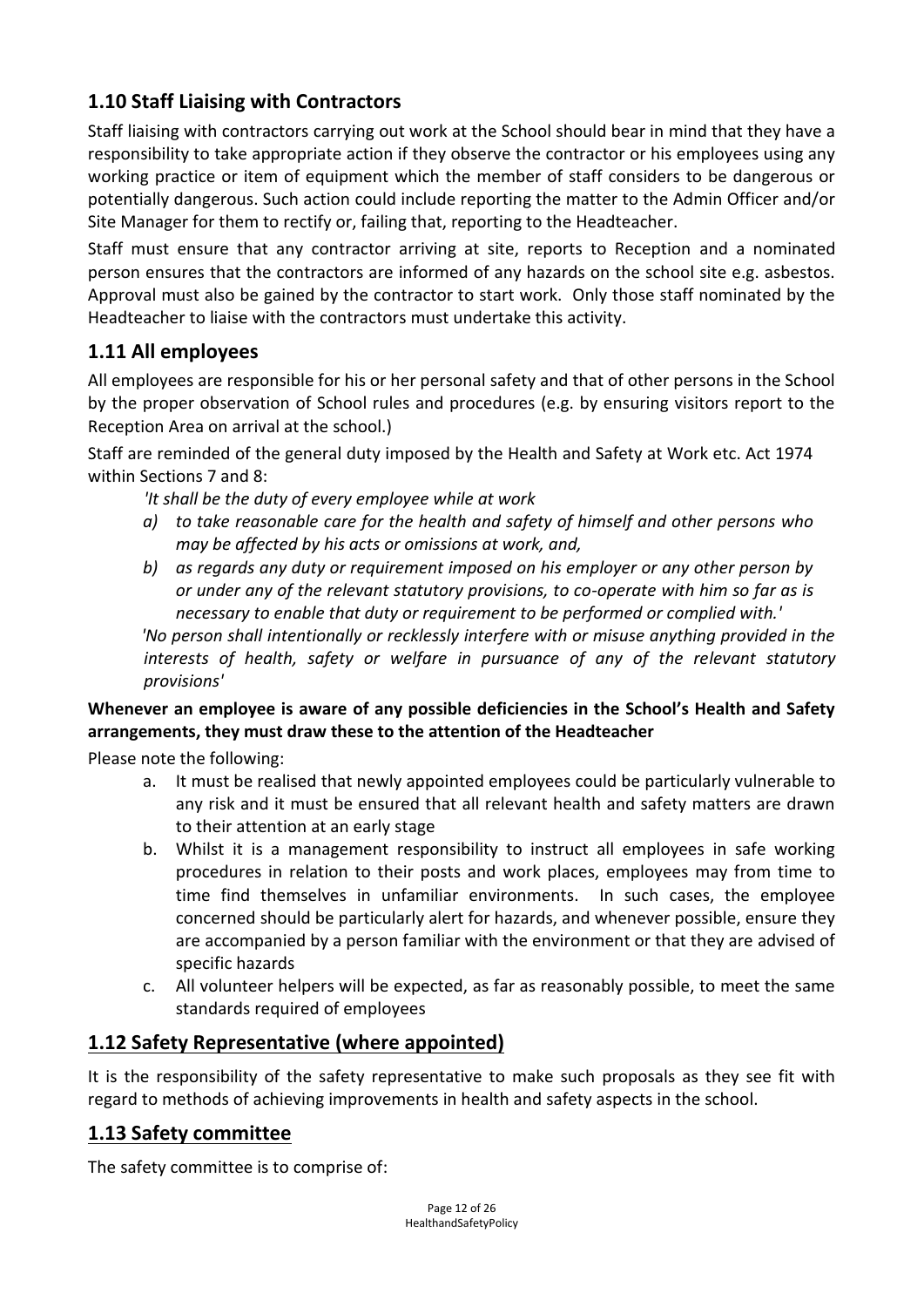- School Business Manager
- Safety Representative (where appointed)
- Site Manager
- ICT & Premises Manager
- Deputy Head

The committee will meet as deemed necessary. The safety committee as a whole, or through individual members is to monitor health and safety performance and recommend any action necessary should this performance appear or prove to be unsatisfactory. In particular the safety committee will:

- Consider implementation of any new health and safety legislation.
- Ensure risk assessments have been carried out as necessary.
- Develop school safety procedures and safe systems of work.
- Monitor the effectiveness of safety procedures and safe systems of work.
- Monitor the effectiveness of the safety content of employee training.
- Monitor the adequacy of safety and health communication and publicity in the school

# **SPECIFIC ARRANGEMENTS FOR HEALTH AND SAFETY**

### **1. Administration of Medicine**

It is recognised that staff do not have an obligation under their contract to administer medication to pupils and that such administration is on a voluntary basis. There is a requirement however under the DfE to assist pupils with medical needs.

The school accepts the need for some pupils to receive medication during school hours. To this extent some members of staff will administer medication under the guidelines shown in this procedure.

- Medication will only be administered for children with a care plan in place.
- The care plan will contain clear instructions about the dosage and time of the administration.
- The school will log details of all medication administered and advise parents accordingly.
- The medication will be stored in the medi-safe in the child's classroom.
- On school trips, the trip leader will accept responsibility for the administration of medication.
- For any other medication required during school time not covered by a care-plan, parents and guardians will be requested to make arrangements for a responsible adult to visit the school to administer the medicine to the child.
- This medication policy should be brought to the attention of all parents through the school prospectus.
- Note: Inhalers and eye drops for hay fever are outside of this procedure See separate procedure under 'Asthma' and Eye Drops

*Reference: see DfE publication "Supporting children with medical needs".*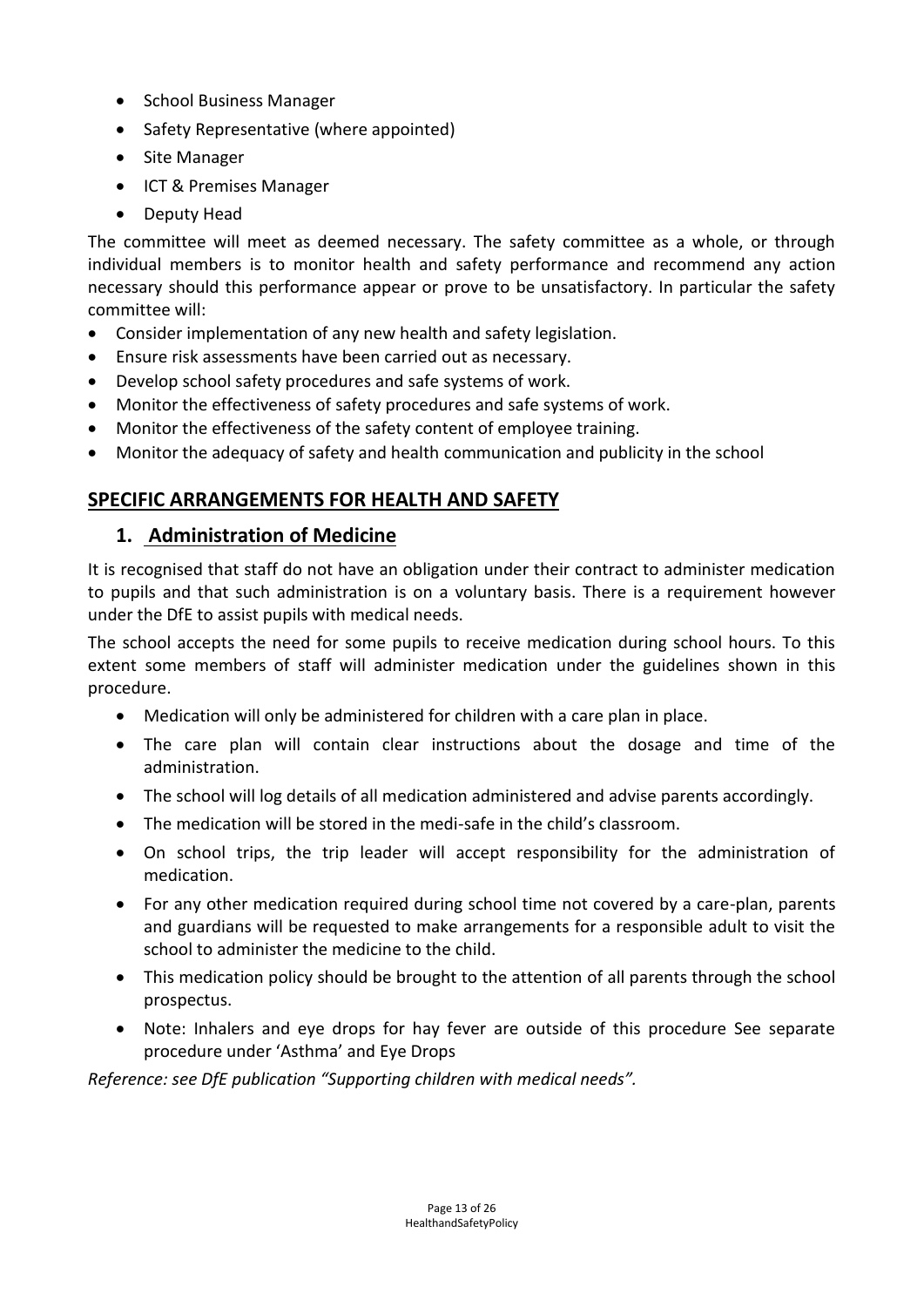# **1.2 Asthma and Eye Drops**

### **1.2.1 Asthma**

The school recognises that asthma is a widespread, serious but controllable condition affecting many pupils at the school. The school positively welcomes all pupils with asthma to achieve their potential in all aspects of school life.

Guidelines for dealing with an asthmatic attack should be made known to all staff and covered in annual training

Details of all pupils in the school who have an asthmatic condition should be contained in the school medical register, which all staff must have access to.

The school will develop and follow a procedure for dealing with inhalers in school to ensure that all children have immediate access to their medication as required and that parents are informed of their child's usage of the medication in school. All staff will be made aware of the procedure and requested to follow it.

### **1.2.2 Eye drops**

Some pupils in school are likely to suffer from hay fever during the summer months; the symptoms may be relieved by the use of eye drops. If the child is deemed capable of administering the eye drops themselves by the parent, then these may be kept in school and the child use as necessary. If an adult needs to administer the drops then as above a parent must arrange for an adult to come in and do this.

### **2. Accident Reporting**

All minor injuries to pupils or visitors to the school should be recorded in the school first aid log, which is kept in the first aid rooms. More serious injuries should follow the Accident Reporting Flowchart.

- If the accident results in the person being taken to hospital and arose out of, or in connection with a work related activity or a curriculum sports activity e.g. supervision, condition of premises or equipment then these need to be reported in conjunction with the RIDDOR Regulations 2012
- Where a child is taken directly to hospital from school, the Health and Safety Executive should be notified.
- Where a child has suffered a head bump or nose bleed, a letter should be sent to their home to advise the parents or guardian.
- The accident book should record the following information:
	- 1. name of injured person
	- 2. time, date and place of the injury
	- 3. what happened to cause the injury
	- 4. the injury sustained
	- 5. any treatment given
	- 6. names of any witnesses.

More serious injuries should be investigated to try to prevent it happening again. This investigation and its findings should be documented.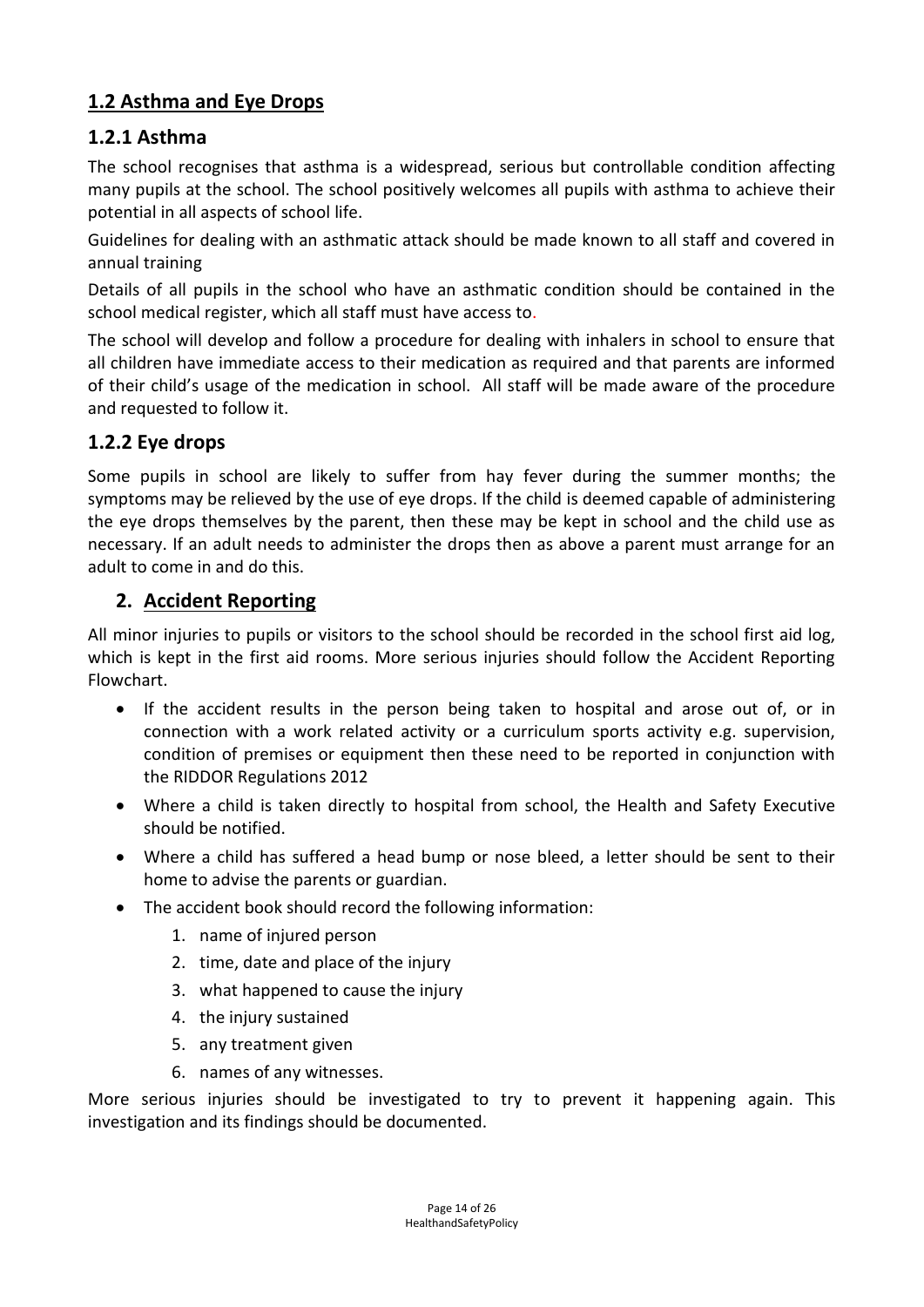# **3. Animals in school**

Animals within the school will be handled, treated, and cared for in a humane manner. Enclosures must be appropriate to the animal and it is the responsibility of the staff member to ensure that the animal has sufficient food, water and a comfortable environment to reduce the stress for the animal. Habitats must be maintained and cleaned by staff, not students. Although children help with care of animals, the animals remain the responsibility of a named adult. Risk assessments are in place to cover the safe keeping and handling of animals and their humane treatment. Animals do not remain on the school premises at weekends or during holidays.

Arrangements can be made for animals to visit the school in a proper organised way and a guide to precautions that should be taken are as follows:

- Parents are advised of a proposed visit beforehand requesting details of any medical conditions need to be aware of that may be effected by the proposed visit.
- Ensure that pupils wash their hands before and after handling animals.

NB: there are currently no animals being kept in school on a permanent basis, but annually EYFS have hens' eggs for hatching. However, under current health and safety guidance with reference to the Covid-19 pandemic, no hens' eggs are currently in school.

### **4. Auditing of the Safety System**

It is a legal requirement that the Safety System is regularly checked to ensure that it remains up to date and effective. A safety audit will be undertaken once a year during the autumn term, when the policy is reviewed, and then again when the Health and Safety Consultant visits for the annual audit (usually around March).

During the audit, the management procedures shown in this safety policy will be checked to ensure that they are still put into practice and that the staff are aware of them.

A walk through the school will be undertaken to look for failings in the system and to see if the policy is being put into practice.

The auditor, as a check that it has been inspected, should sign the accident book.

An action plan will be given to the Head Teacher with deadlines for the action to be carried out by, and the auditor will sign these off, as they are satisfied.

#### **5. Blood - avoiding contamination**

All staff should be familiar with this procedure before having to handle blood.

Wash hands first

Put on disposable gloves.

Clean any wound as necessary or ask a first aider to treat.

Dress any wound as necessary.

Dispose of the gloves and wipe or put contaminated material into a plastic bag and seal if possible and then dispose of it into the main bin.

Wash hands thoroughly again.

Record incident in the accident book.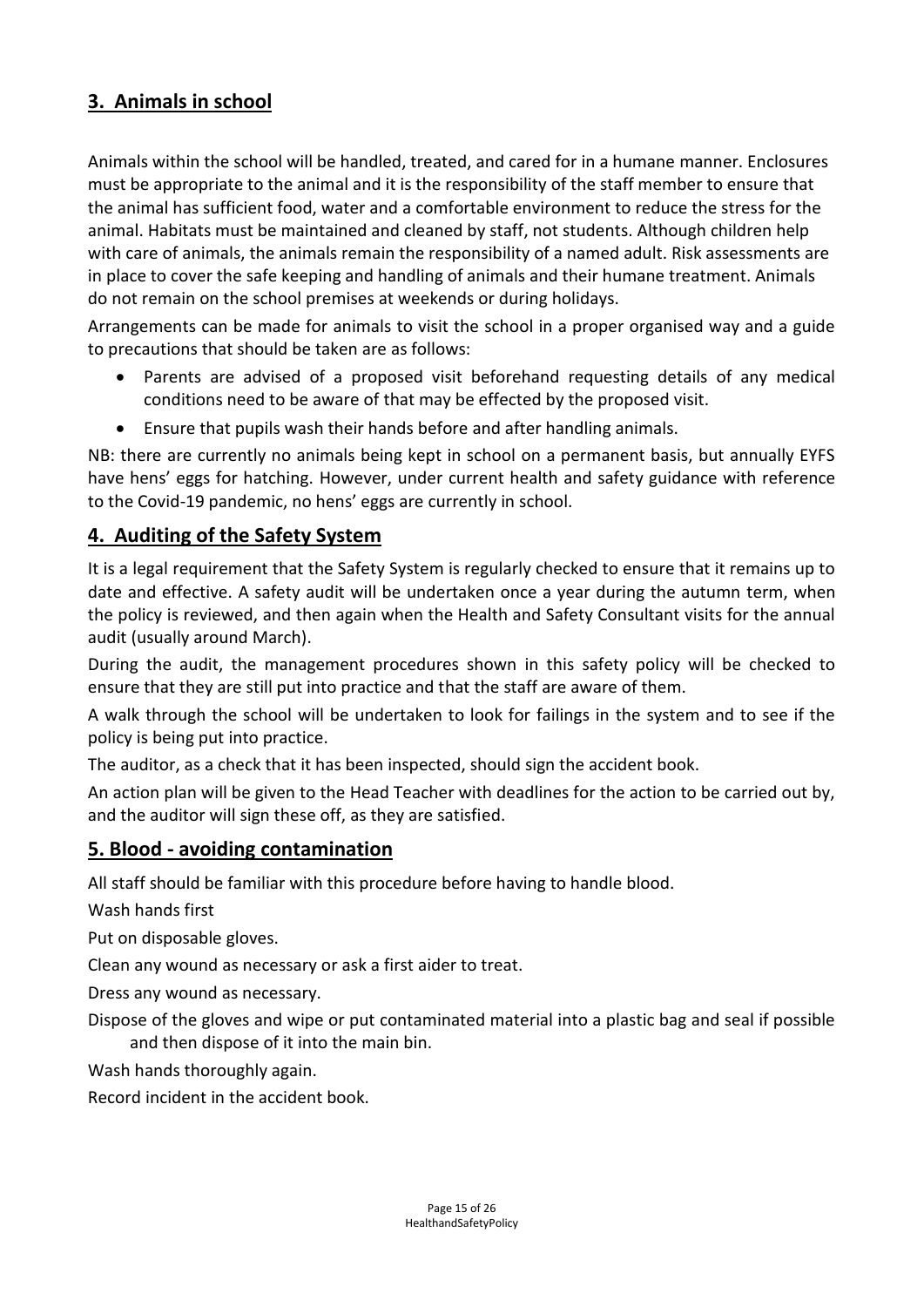# **6. Chemical Safety**

- The most hazardous chemicals used in the school are likely to be the cleaning materials used by the cleaners and the site manager. These should be kept locked at all times when they are not being used. Teachers should not keep their own small supply for their own cleaning jobs.
- Approved cleaning products for regular cleaning during the Covid-19 pandemic are in all classrooms and rooms used by children.
- Chemicals and cleaning chemicals should always be stored in their own container with the original label and warnings showing clearly on the container.
- Never use food or drink containers to store chemicals.
- Keep only small quantities of the chemicals.
- Any spillages should be cleaned up immediately they happen.
- Teach pupils to recognise the orange warning symbols, which they may come across on household containers such as bleach, disinfectants, lavatory cleaners, oven cleaners, paint strippers etc. and warn of the dangers
- Ensure protective clothing is available when using chemicals.
- COSHH assessments must have been carried out before using chemicals and the user informed of the dangers and control measures to be in place for that chemical. There should also be suitable first aid arrangements available for treating chemical splashes.

### **7. Contractors on site**

- Head Teachers should be aware of the school's responsibilities regarding contractors. Checks need to be made for competence and insurance. Contractors need to be supervised on site by the Site Manager.
- Ask the contractor for risk assessments.
- Before any work commences it is advisable to hold a meeting on site with the contractor to agree how potential problems can be avoided.
- When using local contractors it is advisable to set up the school's own approved list. This will ensure that only suitable contractors are brought into the school to perform tasks. The advantages of such a list are:
	- The school will know whom to call quickly in the event of an emergency.
	- Staff will know who to call in the absence of the Head Teacher or Site Manager.
	- The contractor will have been checked beforehand so you will know whom you are getting.
	- References will have been taken up and checked.
	- Once the contractor is on the approved list, you will only need to check on them once a year.

#### **For a contractor to be approved they should satisfy the following criteria:**

- Be capable of carrying out the work in a competent manner, either by qualification or experience.
- Can supply sufficient resources to satisfactorily complete the job without having to resort to an upfront payment.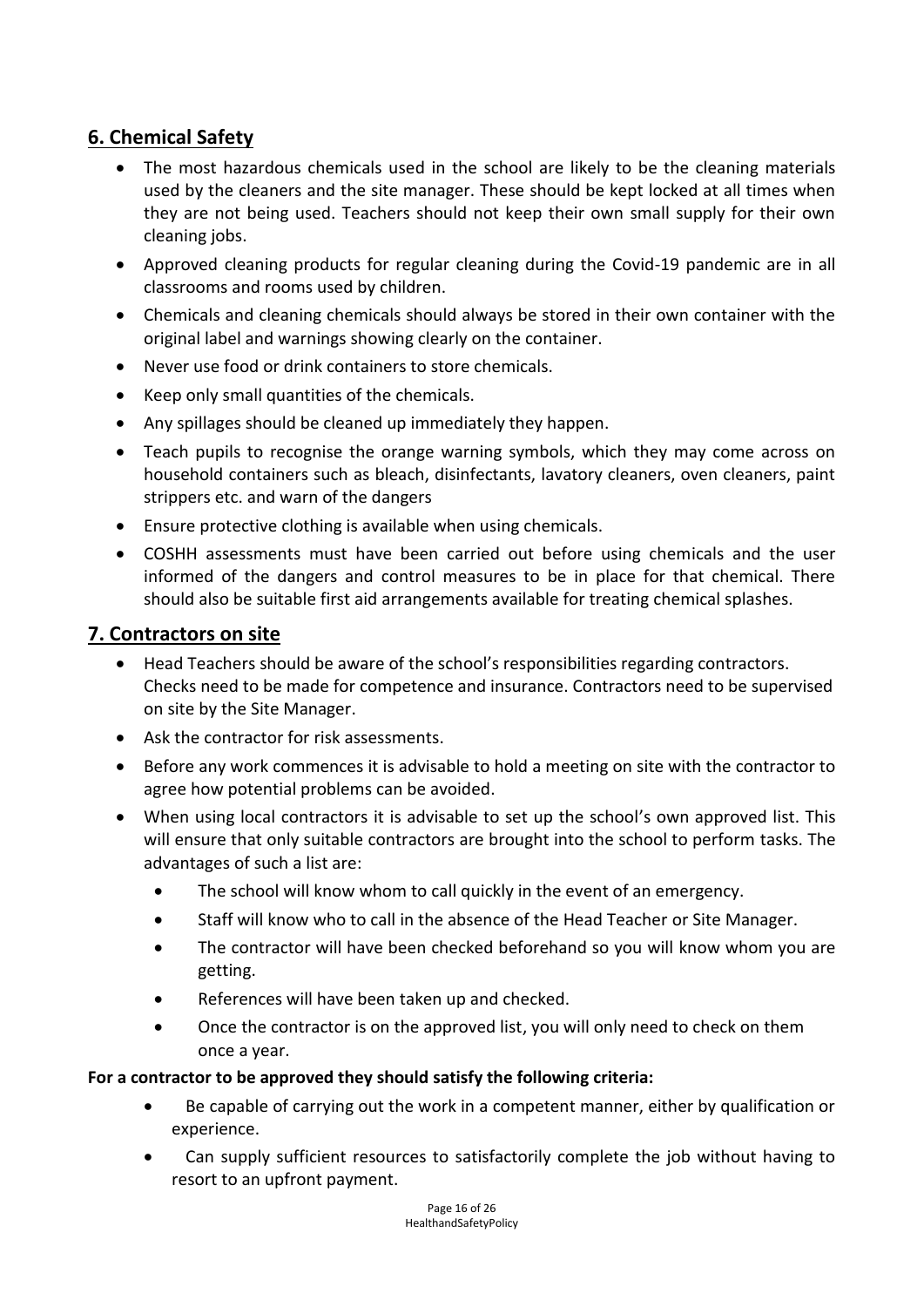- Be able to supply several satisfactory references, which can be substantiated.
- Be a member of their relevant trade association.
- Has sufficient and up to date Public Liability insurance ask for a copy of the certificate and keep it on file, note the expiry date and check it has been renewed.
- Has an up to date and meaningful safety policy.
- Has documented risk assessments.
- Agree to abide by the school safety policy and rules in writing.
- Clearly state what work will be undertaken and at what cost and by when in writing before the work commences so that understanding and agreement can be reached.

### **8. Electrical Safety**

The Electricity at Work Regulations imposes certain duties on schools to ensure the safety of those who may be affected by it. The following procedure should be adhered to in the use of electricity.

- All portable electrical appliances should be tested as necessary. The frequency of the tests varies according to the equipment and where/how it is used. The Site manager and ICT/Premises manager have been trained in how to carry out PAT tests.
- Staff should be instructed to visually check each item of electrical equipment before it is used. Look for signs of burning, damaged cables, loose covers etc.
- Any faults must be reported to the Head Teacher immediately and the equipment taken out of use until it is suitably repaired. Email the site manager, Kevin, at [helpdesk@lethbridgeprimary.co.uk](mailto:helpdesk@lethbridgeprimary.co.uk) immediately.
- No one is allowed to work on any electrical circuitry or equipment unless competent and qualified to do so.
- Be aware of the dangers of trailing cables and do not have trailing cables across walkways.
- Four way extension blocks should be secured to the computer trolley to prevent them getting entangled. This prevents tripping hazards and damage to equipment.
- The fixed electrical installation should be tested at five yearly intervals.

# **9. FIRE SAFETY**

- Fire drills to be carried out at least once per term. The time taken to evacuate the school to be recorded. If it takes longer than the recognised time of two minutes then investigate and consider carrying out the drill again.
- Using one of the three annual fire drills, notionally block off one of the escape routes to more closely simulate a fire situation.
- An approved contractor on a regular basis must test the fire system.
- Any faults on the system to be reported to the contractor immediately.
- The break glass points should be tested weekly from a different point each time.
- Emergency lighting should be regularly tested.
- All records of the alarm system tests and fire drills are to be kept for inspection.
- All should know fire assembly points. Ideally they should be marked.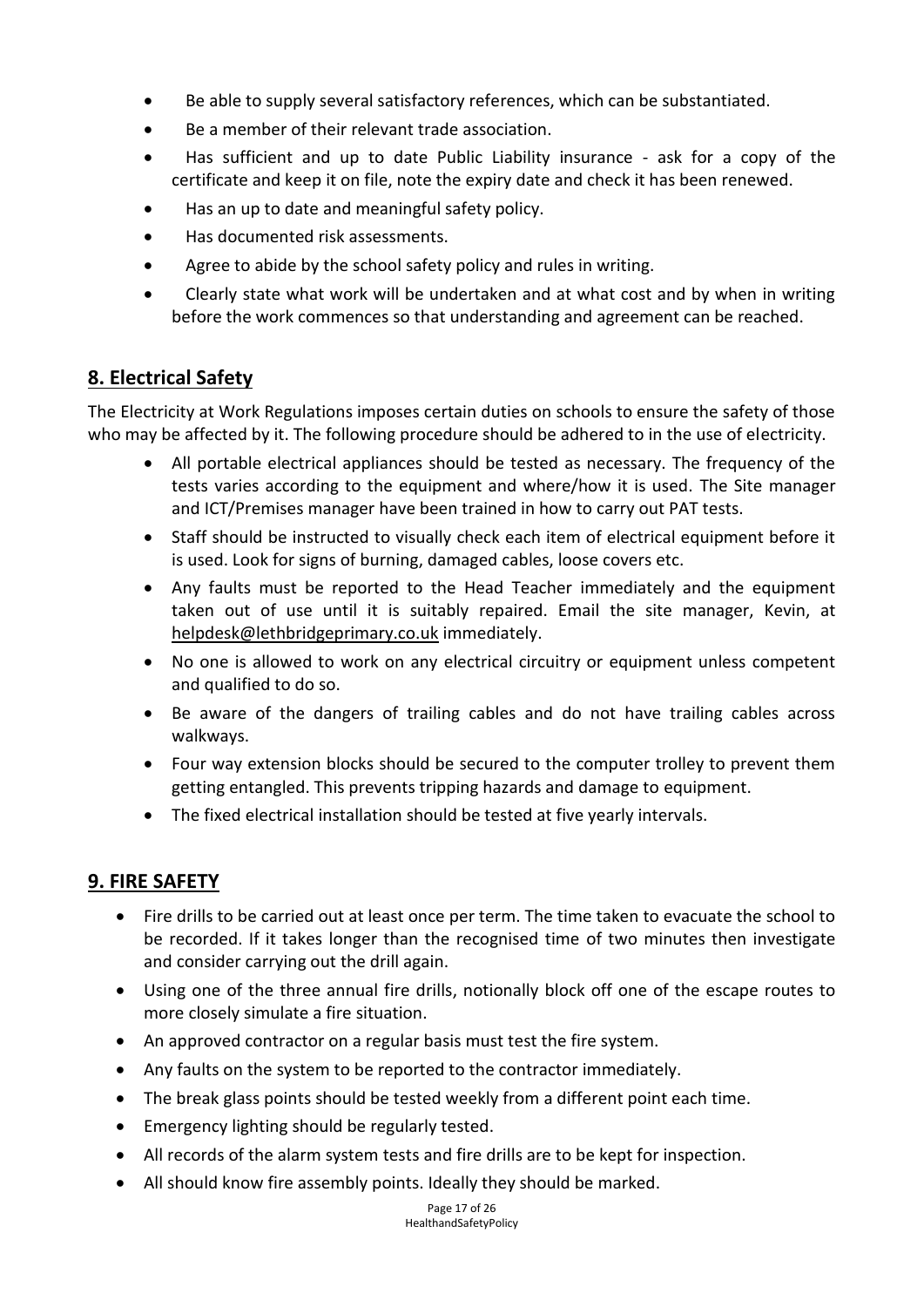- Registers must be taken to the assembly point to carry out a roll call.
- Fire extinguishers to be serviced regularly.
- Fire exits to be checked daily to ensure they are not blocked.
- Fire exit doors to be checked regularly to ensure that they are in good condition and can be opened.
- Fire signs to be adequate and updated to comply with any recent changes to regulation
- Fire Marshals to 'sweep' the buildings in the event of a fire or alarm to ensure that it is empty and that the doors are closed.
- If anyone is to fight a fire they must be properly trained.
- All staff and particularly supply teachers are made aware of fire arrangements.
- Fire extinguishers are only to be used if fire is preventing your exit route from the building.
- If the fire alarm system fails, please inform all staff and advise them to follow the procedure for failed alarm system.

#### **10. FIRST AID** (to be read in conjunction with the First Aid Policy)

- The school will endeavour to have at least three qualified first aiders to allow for cover during school visits. Where possible the remaining staff will have received the basic one-day first aid training.
- A list of the qualified first aiders is available in strategic places throughout the school. All staff including supply teachers are made aware of the first aiders and their location.
- First aid kits are available in the school and their contents checked and replenished as necessary by the nominated first aider or whoever is nominated. Only first aid items may be held in a first aid kit. There must be no creams, lotions or tablets in the kit.
- Portable first aid kits must be available, suitably stocked and taken on all visits away from the school.
- Defibrillator bought and installed on  $2^{nd}$  December 2021 in the First Aid Room.
- In the event of a more serious injury such as:
	- Unconsciousness
	- Severe bleeding
	- Object stuck in throat
	- Deep cut that may require stitching
	- Suspected fracture
	- Severe asthma attack
	- Severe reaction to bites or stings
	- Swallowing or suspected swallowing of toxic substances

#### *DIAL 999 AND ASK FOR AN AMBULANCE.*

#### *CALL PARENTS OR GUARDIAN IMMEDIATELY.*

#### **11. FLAMMABLES**

Some cleaning items are flammable and some highly flammable. Where these items are used, no large quantities will be stored. Deliveries and orders will be kept to a minimum. Where such items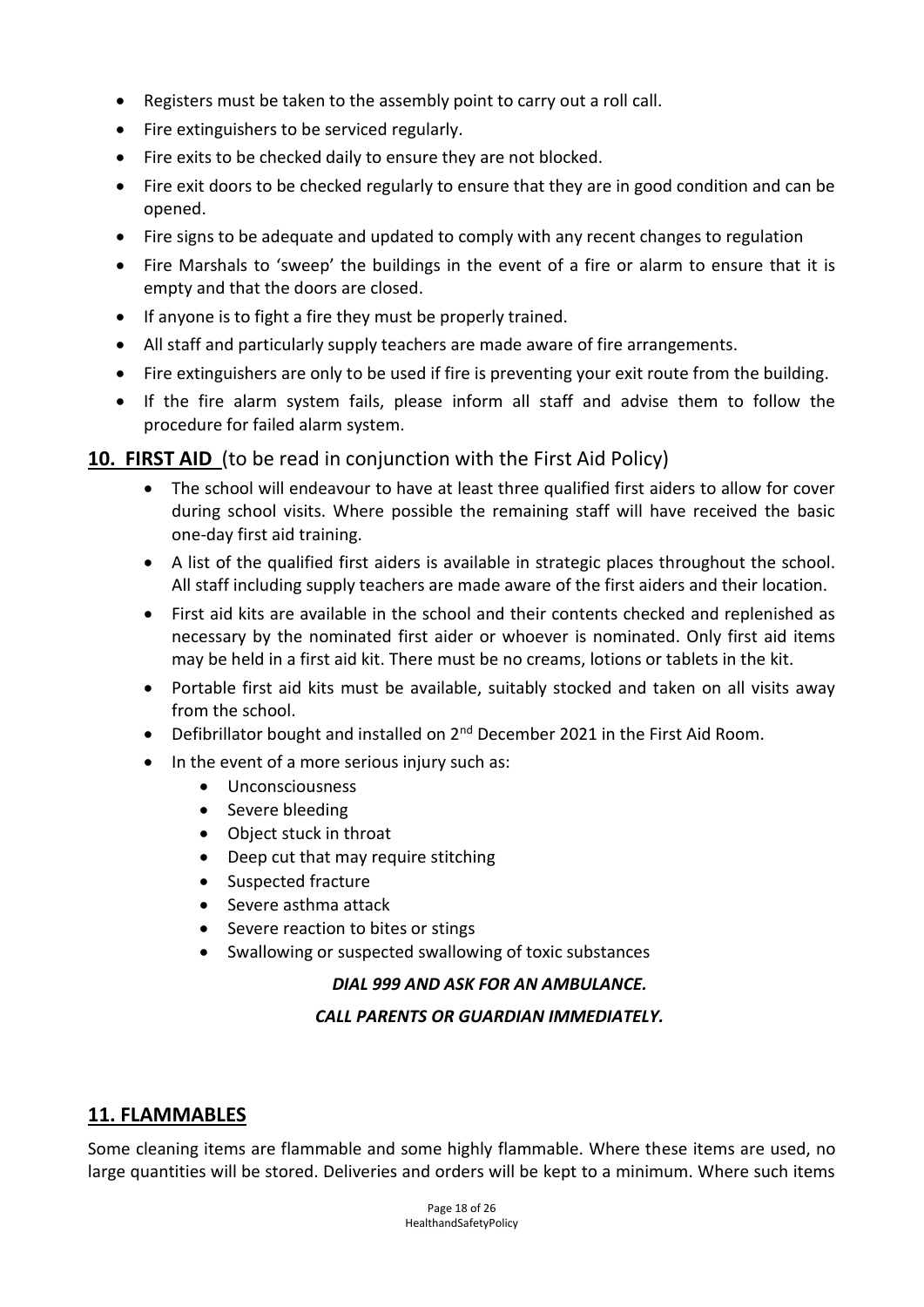are required in the school, they will be stored in a suitable metal cabinet in the caretaker's locked storeroom or in the cleaners' locked cupboard.

### **12. INSPECTIONS**

The school is inspected regularly by the Head Teacher or Deputy Head teacher and the site manager for any defects that could lead to an accident or ill health of any occupant. These inspections are carried out normally once per term and the results briefly recorded in the school log or inspection book. The Link Governor will carry out an annual safety inspection and submit a report to the Head Teacher for action.

### **13. LADDERS AND STEPLADDERS** (see separate risk assessment)

All access equipment will be subject to a formal documented inspection by the Site Manager at a frequency appropriate for amount of use. Where extending ladders are used, normally by the caretaker, then proper instruction or training should have been received. It is recognised that this training may have been received during previous employment. Roof work, even retrieving balls, should not be undertaken during windy or severe weather

- There should be sufficient step stools provided around the school to prevent staff from using chairs for access to high shelving or putting up displays. Staff are not trained on how to use step ladders, so if there is a need for anything higher than a step stool to be used, staff will contact the Site Manager who has been trained to use step ladders, and he will assist.
- There should not be any chairs in storerooms.

### **14. LONE WORKING – GUIDELINES FOR USE OF PREMISES OUT OF HOURS**

- These guidelines aim to improve security of staff and apply to cases where staff may want to be on school premises out of normal school hours. This includes in the evening, at weekends and during school holidays. They are guidelines only and staff are free to exercise their own judgement. They do not apply to organisations that hire school premises out of hours: such organisations must make their own security arrangements.
- Arrange for your use of the premises to coincide with at least one other member of staff wherever possible.
- Cleaning staff are around until either the school is emptied and locked, or until external clubs arrive having let out the New Hall, so staff are very unlikely to be completely on their own in the school building in term time.
- Plan your use in advance and let the Head Teacher or Business Manager know, so that other staff are aware that someone is working in school.
- If you must be in school on your own out of school hours, ensure that someone else knows where you are and when you expect to leave. Let them know when you have finished.
- Secure the entry door when you are inside.
- Consider drawing any available blinds to restrict visibility into the room from the outside.
- Take with you a mobile telephone so that you have a means of communication in the event of an emergency.

#### **15. MANUAL HANDLING**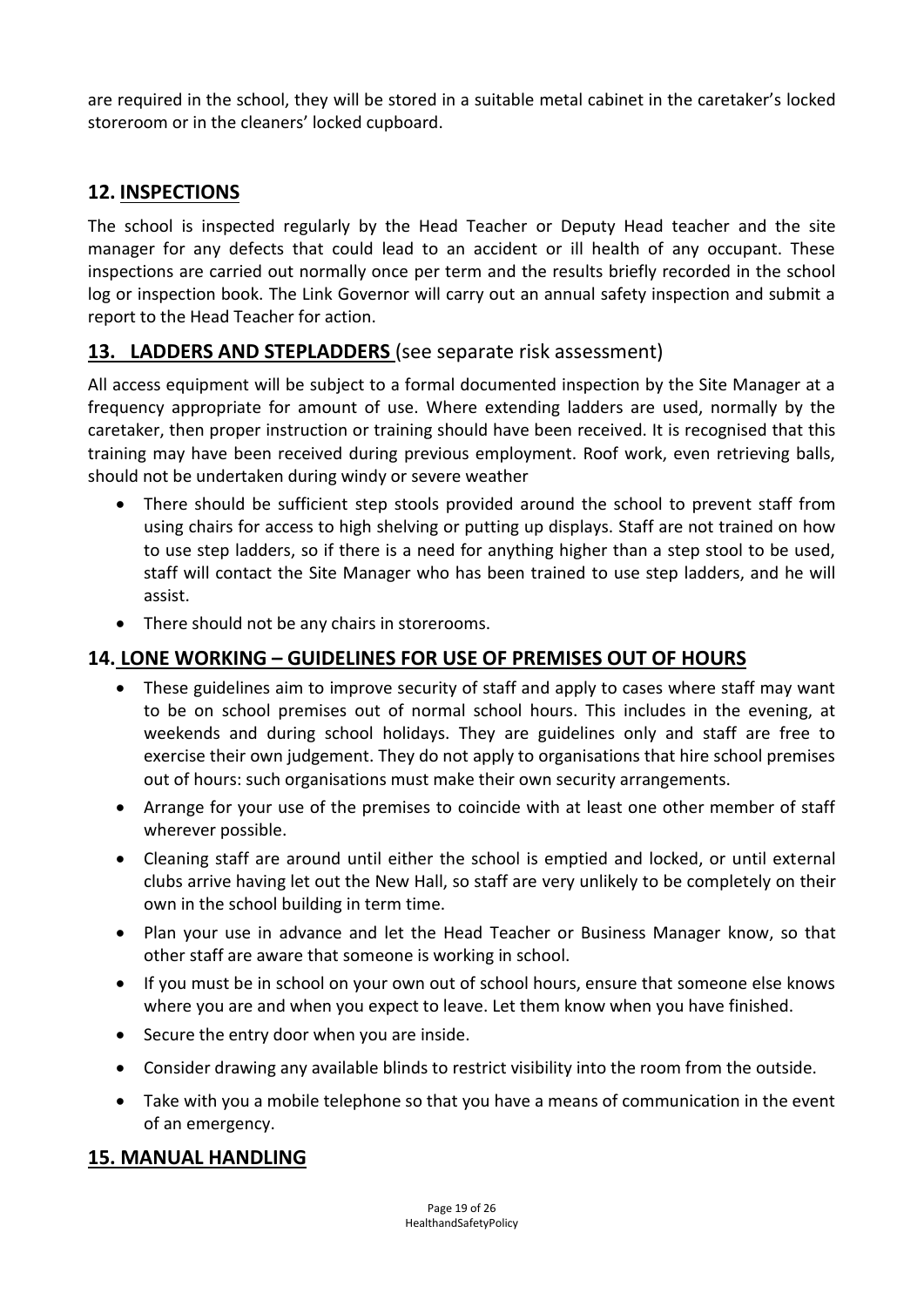- All staff are made aware of the risks associated with manual handling. Staff are advised to avoid manual handling as much as possible. Manual handling includes lifting, pulling, pushing, moving and carrying. Where there are manual handling tasks to be carried out then a suitable risk assessment will be undertaken to determine if the risk can be reduced. This is particularly important where the school has disabled pupils who may need assistance for certain tasks.
- Where a manual handling assessment for a pupil is needed, it is likely that specialist assistance will be required.
- Where staff have to carry out manual handling operations, then the appropriate level of training will be provided.
- Seeking assistance with the task can often reduce the risks for simple handling tasks.

### **16. OFFICE SAFETY**

- The office must be checked to ensure that trailing cables from computers do not cause tripping hazards.
- There should be adequate storage provided for files etc.
- Space under desks and open floor areas should not be used for storage.
- All staff that use PCs for a significant amount of time must complete the Workstation Self-Assessment Checklist, and return it to the ICT & Premises Manager who will progress any corrective actions as necessary
- These staff are entitled, if they wish, to an eyesight test, particularly if they are experiencing visual difficulties associated with the use of DSE, and if they request it.
- The optician's fee for the eyesight test will be reimbursed by the school on producing a receipt.
- If the optician confirms that a member of staff requires new visual correction specifically for work with PCs, the school will pay a contribution towards the cost. It should be noted that some users who already wear glasses may or may not need special glasses for PC work.

# **17. OFF SITE VISITS**

- An off site visit is defined as any visit where pupils are taken away from the school site.
- Risk assessments will be completed and documented for all off site visits. Where the visits are regular such as the swimming pool, the risk assessment will be completed then reviewed each term or year as necessary.
- All DfE guidelines are to be followed before any site visits take place. All necessary documentation is to be completed before the visit takes place.
- Where activity providers are used, then their competency is to be checked.
- The risk assessment process determines the level of first aid cover on the visit.
- First aid kits are always to be taken on visits.
- The Head Teacher must check all arrangements for off site visits before the visit commences.
- The leader for off site trips will be the organising teacher. If specialised instruction or expertise is needed, the leader will arrange for the appropriate person, suitably qualified, to be used.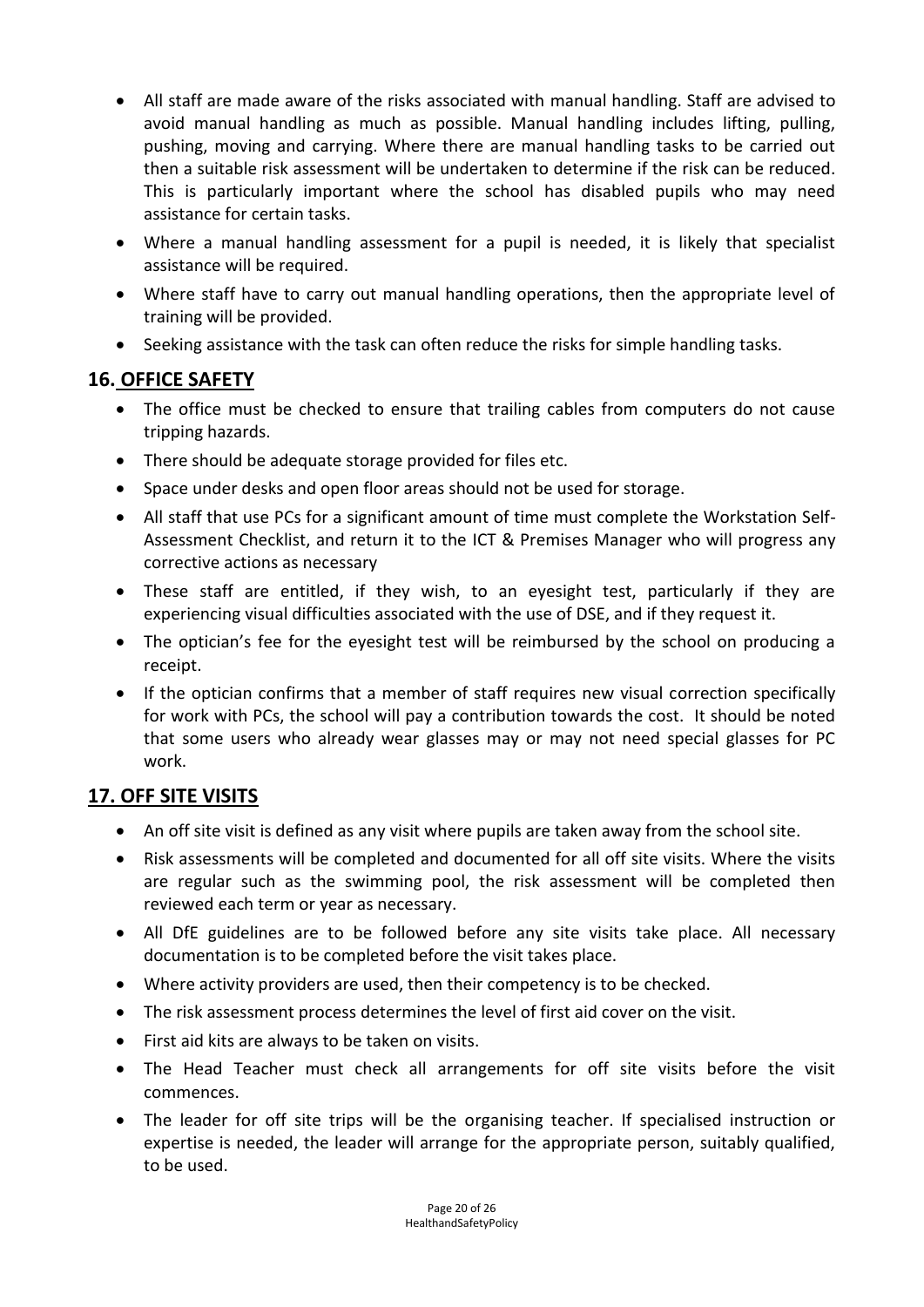- The leader will normally make a preliminary visit to ascertain the suitability of the chosen venue. Alternatively the recommendation of another member of staff who knows the venue may be sought.
- The leader will ensure that there are contact telephone numbers, which can be used to contact the party or the school in case of emergency and that the school visits procedure has been followed.
- The following staff to pupil ratios will be used as recommended in National Guidance [http://oeapng.info](http://oeapng.info/) February 2016:
	- Local Study Visits  $-$  For a short local study visit during a lesson (for example a class exploring and investigating the immediate environment beyond the school) 3 adults per class, with a minimum of 1:15 for KS2 and 5 adults per class with a minimum of 1:6 for KS1/EYFS.
	- Educational Day Visits- 1 Adult to a maximum of 10 pupils. Deep-water sites and coastal environments present special risks and so extra adults should accompany each visit on these occasions. Some field study centres provide staff to teach and organise activities; the party leader should confirm the extent of such assistance before finalising supervision arrangements for the trip.
	- Residential Visits, to all types of centre including self-catering. Where visits involve an overnight stay or are likely to extend beyond midnight on the day of the visit, the ratio of adults to pupils will be at least 1:10 with a minimum of 3 adults (KS2) and 1:6 with a minimum of 5 adults for KS1.

### **18. New or Expectant Mothers**

Pregnancy should not be equated with ill health. It should be regarded as part of everyday life and its health and safety implications can be adequately addressed by normal health and safety management procedures.

Many women work while they are pregnant and many return to work while they are still breast feeding. Some hazards in the work place may affect the health and safety of new and expectant mothers and of their children. The policy sets out the known risks to new and expectant mothers and gives advice on what needs to be done to comply with the law.

Staff (full and part-time) are required to inform the Headteacher as soon as possible and in writing when pregnancy has been confirmed.

The Headteacher will undertake a risk assessment of the employee work activity to ensure no risk to the health of the employee or the unborn child. Copies of the Risk Assessment will be kept and will be reviewed if circumstances surrounding the pregnancy alter in any way.

### **19. RISK ASSESSMENTS**

Risk assessments will be carried out by the school to comply with legislative requirements. The risk assessment will be lead by senior school management but will include as many staff as possible. Risk assessment is better carried out by several people together rather than as an individual exercise. The risk assessment will look at the hazards encountered, who may be harmed by them, how they may be harmed and the control measures that are in place or need to be put in place. The findings of the risk assessment will be brought to the attention of staff and the assessment reviewed and revised as necessary. The review will take place at least annually but may take place sooner if there are changes that require it, such as building work being carried out at the school.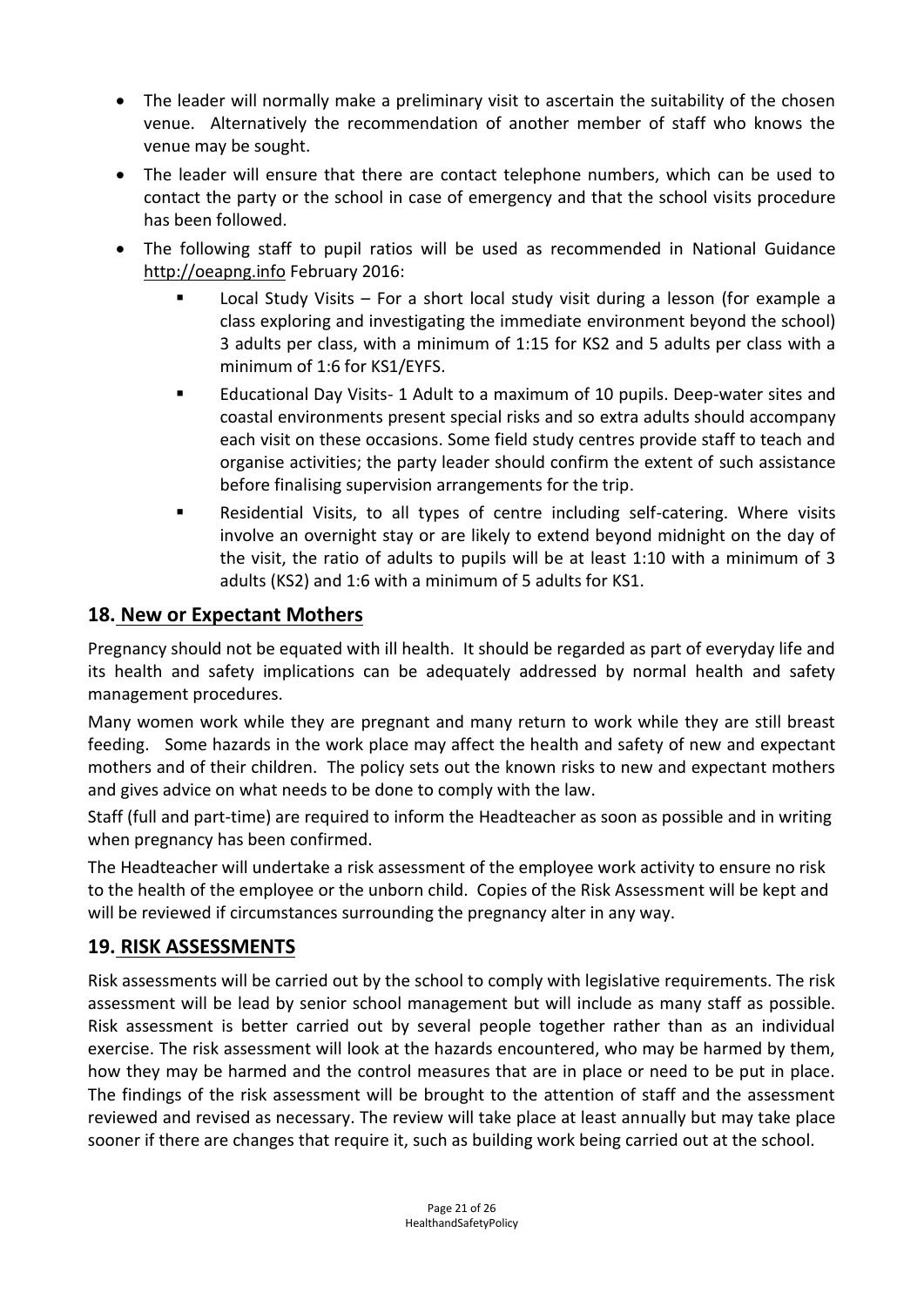#### **Please see section 32 regarding whole school risk assessments since March 2020, from the start of school closures as a result of the Covid-19 pandemic.**

#### **20. SAFETY TRAINING**

The safety training needs of the school will be considered by senior school managers and the appropriate training arranged for staff.

Safety training will be given to new or relief teachers as soon as they join the school. As an absolute minimum this basic training should include the procedures for fire and first aid. They should also be made aware of this safety policy and the procedures for implementing it.

The Head Teacher will arrange refresher training as necessary.

### **21. SECURITY**

- It should be possible to make the school secure during the day. Doors should not be left open where this would allow access to people.
- Visitors to the school should be directed to the main reception by signs outside.
- Visitors, even regular visitors, contractors etc., should sign the visitor's book at reception. The school will consider if badges are desirable for visitors.
- If unknown visitors are encountered in the school, or are not wearing a valid badge, they should be challenged immediately and escorted back to reception.
- Visitors should sign out at the end of the visit.
- All valuable equipment (say over £100) should be inventorised by the school administration team.
- Staff are responsible for the security of their own personal items. These can be deposited in the office or staff room during the day, or lockers can be used in the staff room.
- Pupils should be discouraged from bringing valuable items into school.
- Parents should be reminded of the need to identify pupil's clothing by securing nametags to them.
- The Head Teacher has devised a method of cash handling. The school safe should be used to store larger amounts of cash. Cash should not be stored on the premises for any longer than is necessary.

#### **22. SMOKING**

No smoking is allowed within the boundary of the school premises.

#### **23.TRANSPORT**

On all transport, responsible adults will supervise pupils as follows:

#### **MINIBUSES**

Only minibuses with forward facing seats and seat belts for every passenger will be used.

On every trip there will be at least one other adult in the minibus in addition to the driver.

All drivers will have an appropriate full driving licence.

#### **BUSES AND COACHES**

All passengers will have a seat to themselves.

On every trip there will be at least one other adult in the coach/bus in addition to the driver.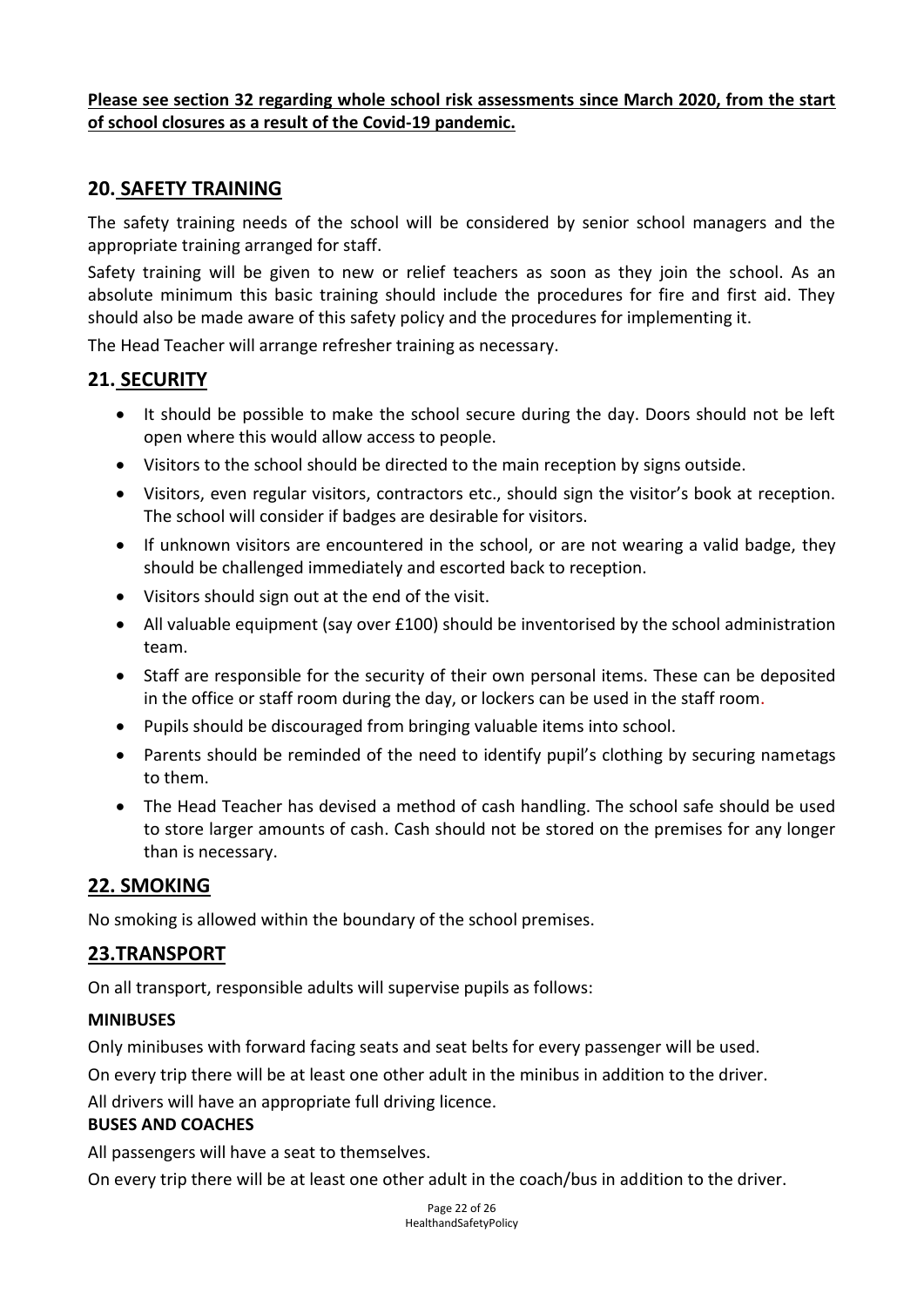A risk assessment will have been written and approved before every coach journey.

### **HIRED TRANSPORT**

Only hire companies approved by the Governing Body will be used. The criteria is that the Transport operator has a current Department of Transport licence and that all drivers have a current Passenger Carrying Vehicle licence for the size of vehicle that they are to drive.

### **PRIVATE CARS**

The teacher responsible for the trip will inform parents and Guardians if pupils are to be taken by private car.

All occupants will use seatbelts.

Private cars will only be used where the drivers have passenger liability insurance.

No charge will be made for the use of private cars, thus allowing the use of cars whose drivers have insurance cover for social, domestic or pleasure use only.

# **24. Alcohol and Drug Abuse**

Staff attending work while under the influence of alcohol or drugs create an unprofessional image of the school and increase the risk of accidents both to themselves and to colleagues. To minimise the probability of accidents from alcohol or drug abuse, staff whose judgment is impaired will be excluded from work and will be subject to disciplinary procedures.

If you are feeling depressed or anxious about either your work or social situation, alcohol or drugs will not provide a long term solution*.* For help contact the Headteacher in the first instance for confidential help and support.

Some drugs prescribed for medical reasons are likely to impair judgment and lower concentration. If you feel you are affected when on medication please inform your immediate supervisor so that additional arrangements may be made to safeguard you while at work.

# **25. Staff Wellbeing**

Stress is defined by the Health and Safety Executive as "the adverse reaction people have to excessive pressures or other types of demands placed on them." This distinguishes stress from the pressures or challenges that provide the motivation for everyday living. Being under pressure can often improve performance but when demands and pressures become excessive they can lead to stress.

People respond to pressure in different and individual ways. Much will depend on an employee's personality, experience, motivation and the support available from managers, colleagues, family and friends. Difficulties faced outside of work can also have an impact on someone's ability to cope or function well at work.

If stress is intense and sustained it can lead to mental and physical ill-health and contributes to employee ill-health and sickness absence. It is important that all staff are aware of the factors that can give rise to stress (stressors) so that where possible their causes can be foreseen and appropriately managed before damage/harm is done. The Headteacher will liaise with staff in identifying the individual stressors and, where practicable, steps will be taken to minimise/eliminate these stressors.

Workloads and stressors will be monitored on an on-going basis as part of 1:1 reviews.

Staff well-being is a particular focus as a result of the Covid-19 pandemic, and a member of staff has been tasked with looking at this area on a TLR.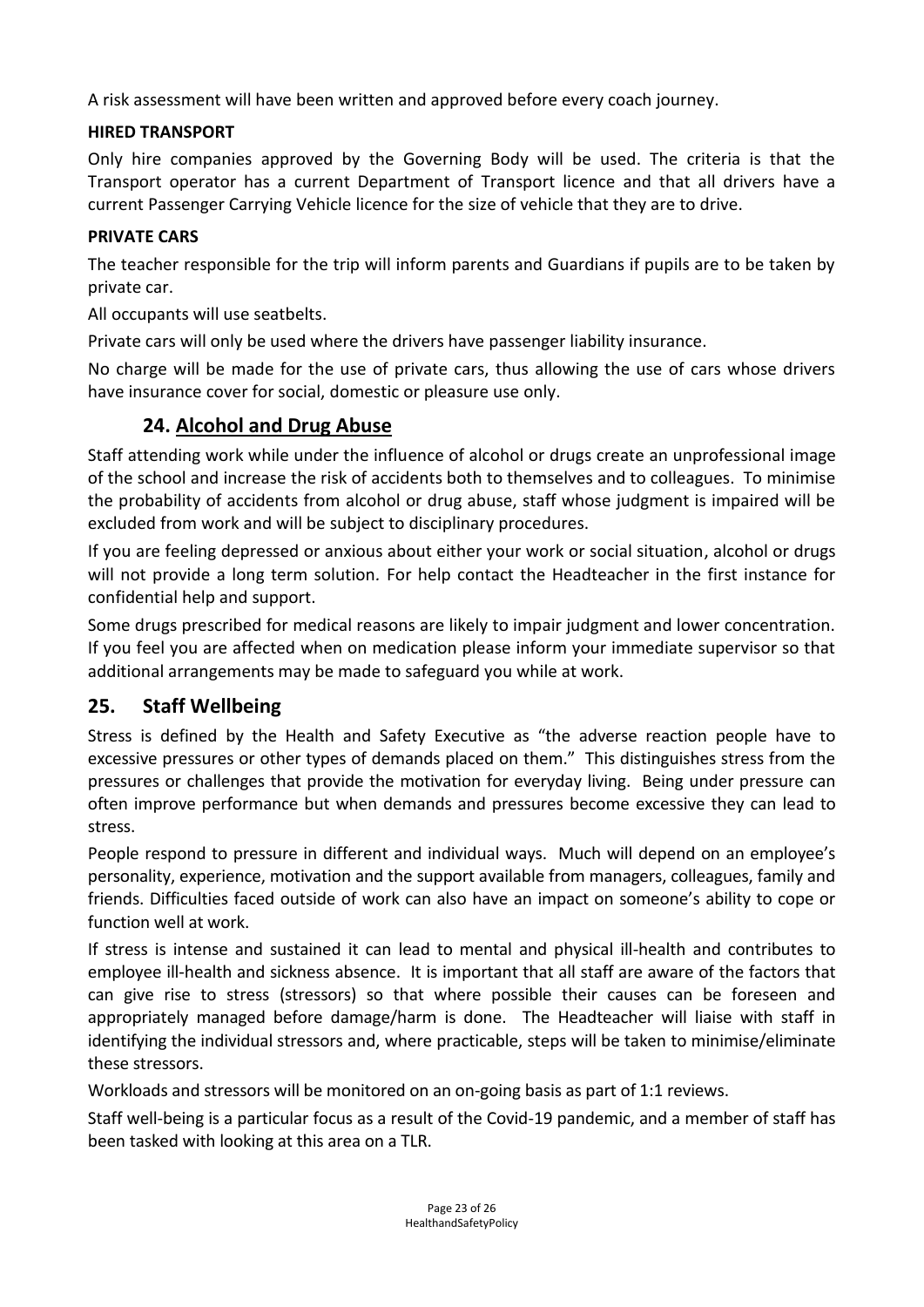# **26. Housekeeping**

The risk of injury within the workplace is most likely to be caused by the more mundane hazards as a result of poor housekeeping. Trips and falls can be caused by trailing cables, objects left on floors, traffic routes blocked within the classroom. It the responsibility of the teacher to ensure that their classroom has clear traffic routes and that exit routes are kept clear. The Site Manager will undertake an inspection whilst opening the school each morning to ensure that communal areas are free from trip hazards, etc. He will report all hazards, obstructions, defects or maintenance requirements to the Admin Officer. It is the duty of all staff to be vigilant and aware of possible hazards. If any spillages occur, these should be dealt with immediately.

The school will be cleaned as per the cleaning schedule and will be monitored by the Site Manager. All waste will be disposed of according to appropriate health and safety guidelines.

### **27. Violence at Work**

All staff must report to the Headteacher any incident of aggression or violence (or near misses) directed to themselves from any source.

Staff should always take steps to minimise the possibility of violence in school.

Parents who are known to be violent or aggressive should never been seen by staff unless another member of staff is present.

### **28. Work Experience Placements**

Any proposed placement should be discussed with the Headteacher.

As the placement provider, risk assessments should be undertaken by the Headteacher/teacher as soon as the placement details have been agreed in conjunction with the secondary school or college and before the student takes up the work placement.

Providers should be informed in advance about any individual students who may be at greater risk, for example because of any specific medical needs/behavioural needs or learning difficulties.

Teaching staff must be aware of the risk assessment in order to ensure the safety of the work experience student whilst in the care of the school.

### **29. Asbestos**

Asbestos will be identified on the school site

The school will maintain the Asbestos Register, which will be kept up to date by the Site Manager

An asbestos management plan will be developed by the school, and updated at least annually

Any person required to manage or monitor asbestos in the school will be provided with suitable and sufficient training as appropriate

Information on the location of asbestos containing materials will be disseminated to all school staff

Any contractor who attends the school to carry out work that may disturb the fabric of the building must scrutinise the asbestos register, and sign to confirm they have read and understood it

All new building work or maintenance will take into consideration regulations regarding the identification and removal of materials containing asbestos

### **30. Legionella**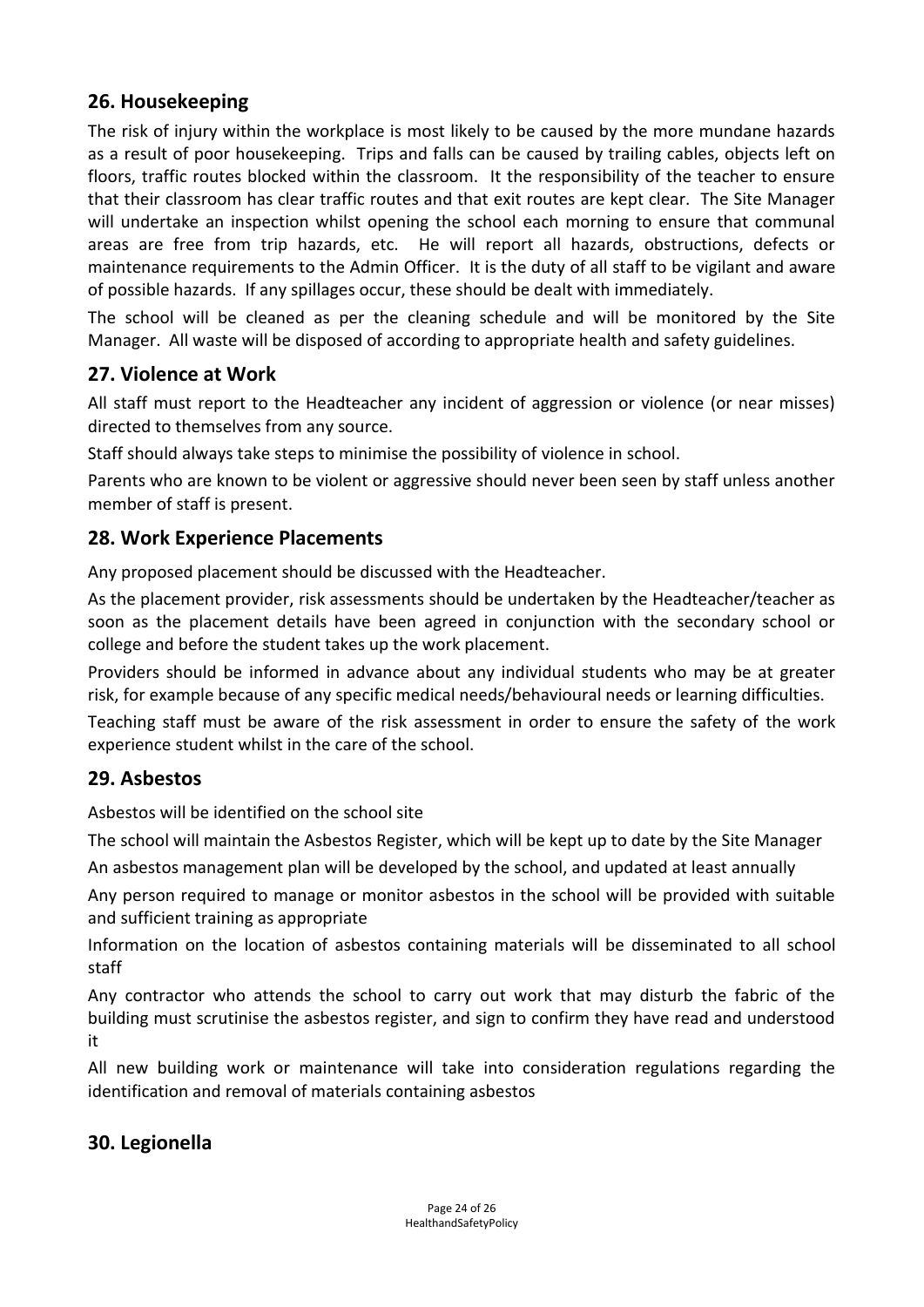Legionella bacteria will be controlled within the school's water system by the appointment of a competent contractor to carry out inspections, flushing, temperature checking and sampling as appropriate.

In-house temperature checks and flushing will also be carried out by the Site Manager in accordance with the school's Legionella Risk Assessment.

# **31. Monitoring and Review of Health and Safety**

Health and safety standards will be monitored by the Headteacher in conjunction with the school governors by the following:

- The Headteacher will include health and safety as part of the agenda of their regular meetings
- The Headteacher will conduct an annual premises inspection with the Admin Officer and Site Manager and Trade Union Safety Representative (where appointed);
- The Governors' agenda and Headteacher's report to the Governors will both have health and safety as standing agenda items.

### **Inspections**

To maintain and improve standards throughout the school, premises safety inspections will take place with records kept, according to the details below:

The Site Manager inspects the site as part of his daily routine, with urgent matters referred to the Headteacher and/or Business Manager who will take appropriate timely action. More routine matters will be discussed at the regular premises meeting between the Deputy Headteacher, Site Manager and Business Manager and actioned accordingly.

- The Deputy Headteacher and Site Manager inspect the site on a termly basis.
- The Headteacher, Site Manager and Health and Safety Governor conduct an annual health and safety inspection, and report back to the Governors
- The Headteacher or Deputy Head teacher conducts Risk Assessments on an annual basis or as and when necessary.
- All significant matters are reported to the Governors

### **Auditing**

As a means of confirming that the necessary systems to comply with legislation are in place and are being followed, the Health and Safety Consultant will complete an annual health and safety audit. The action points identified through the audit may form part of the school development plan.

# **32.Additional risk assessments in place as a result of the Covid-19 global pandemic**

### **Please note that the following whole school risk assessments superseded all other risk assessments.**

#### **These risk assessments were written following government guidance to schools.**

Following the closure of all schools during the first full lockdown commencing from Monday 23<sup>rd</sup> March 2020, schools were required to remain open for keyworker and vulnerable children who had an EHCP.